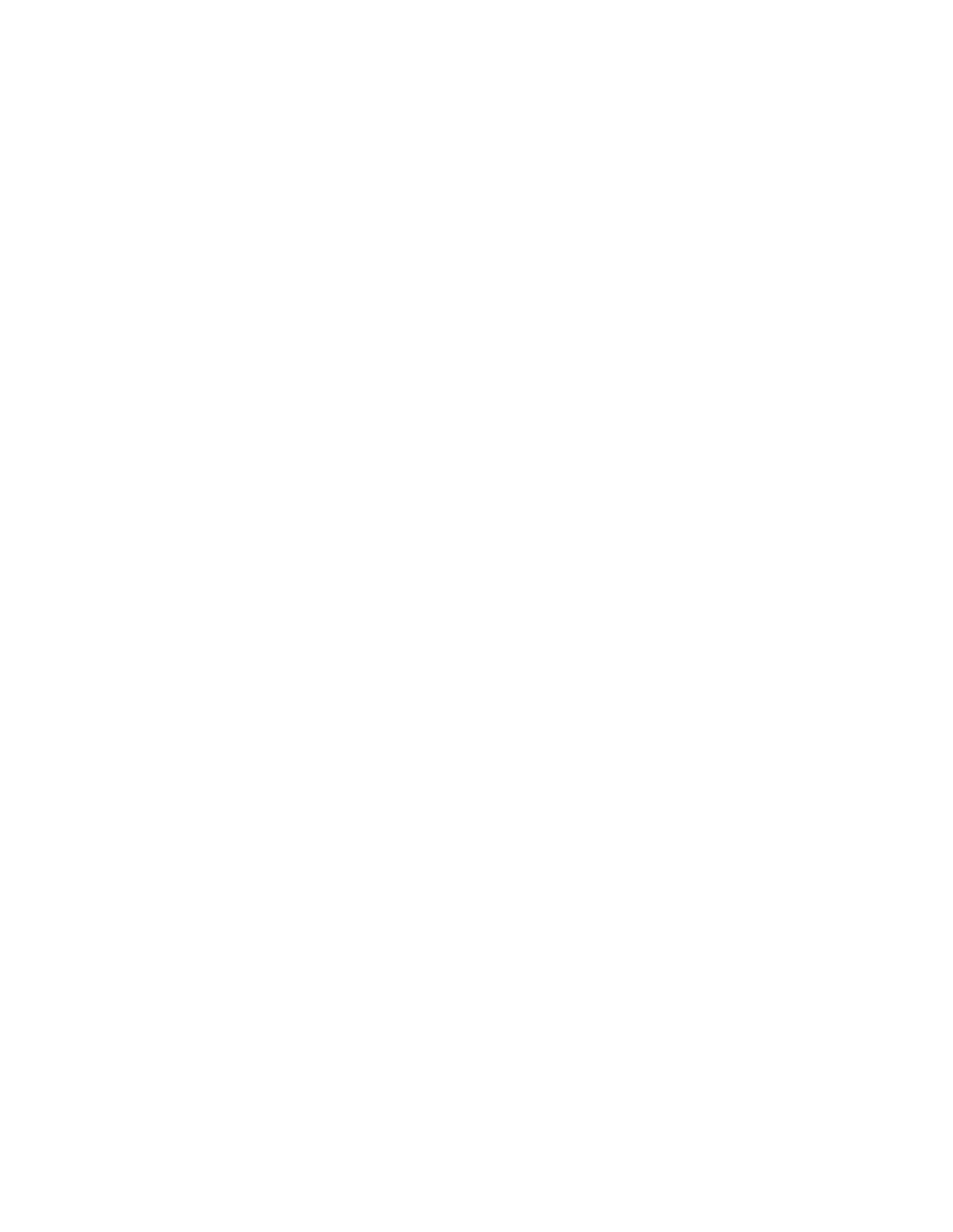# **Acknowledgements**

The Department of Education wishes to acknowledge the thoughtful contribution of the following Members of the Middle Level Music Curriculum Development and Advisory Committee in the development of the *Music Education Curriculum: Grade 6* document.

> Elizabeth Brewer, District 8 Ernest Brown, District 18 Timothy Cooper, University of New Brunswick Angela Flynn, District 2 Katrina Godbout, District 2 Jennifer Harkness, District 10 Anne-Marie Milner, District 6 Karen Olscamp, District 2 Alistair Tulloch, District 15

Gervais Warren, retired, Department of Education Hugh Kennedy, Department of Education

In addition, the New Brunswick Department of Education appreciates the generous sharing of curriculum content at the grade 6 level by the Nova Scotia Department of Education.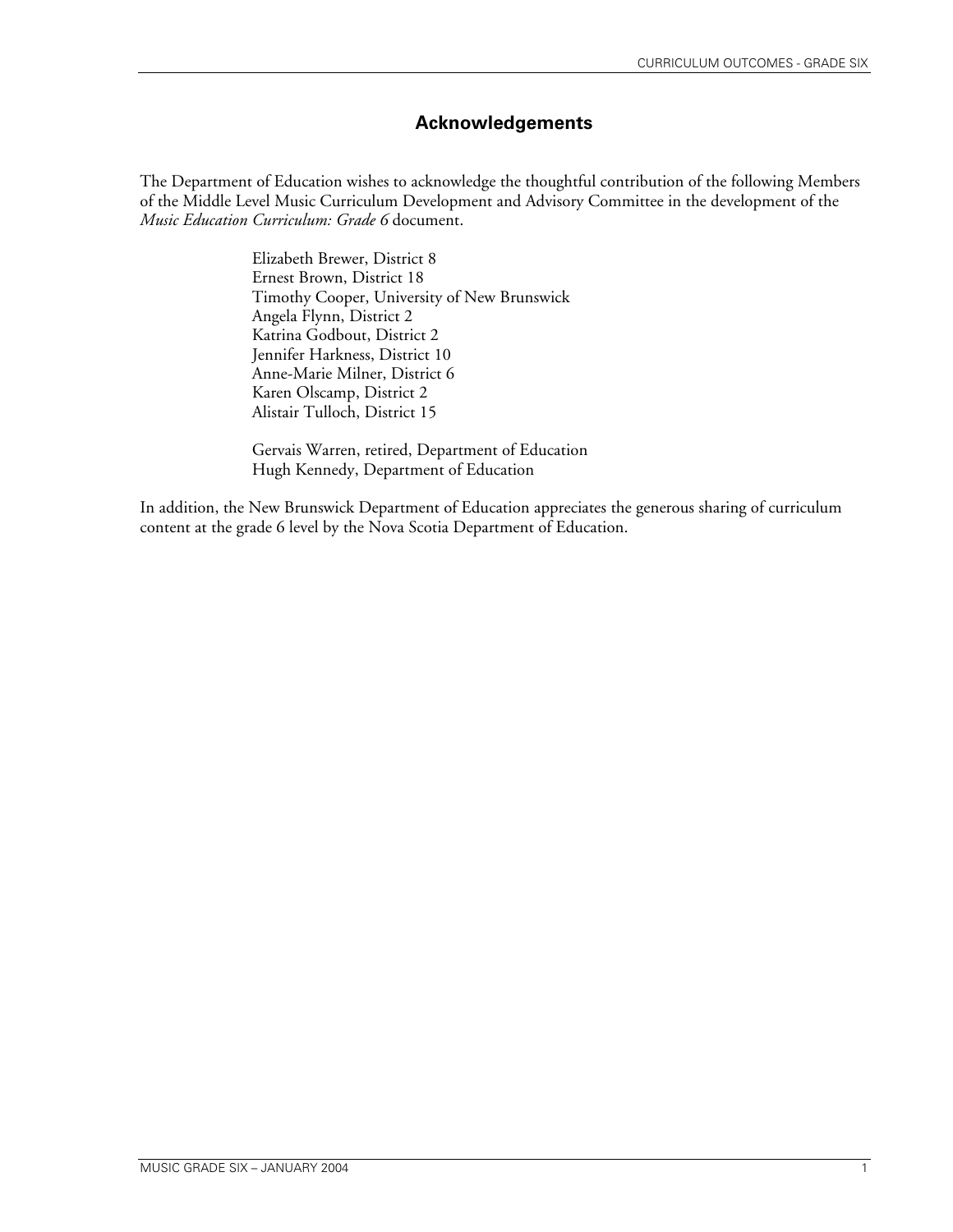## **Background**

*Music Education Curriculum: Grade 6* represents the beginning of the next stage in the evolution of New Brunswick's middle level music education curriculum. It arises from the philosophy and outcomes expressed in *Foundation for the Atlantic Canada Arts Education Curriculum.* It is written with the assumption that students have been engaged in a meaningful music program in grades K-5, and that music education will be an on-going component in each grade until the end of grade 10. The content and processes contained in *Music Education Curriculum: Grade 6* will lead logically into the grades 7 and 8 music programs.

## **Rationale**

(As expressed in *Foundation for the Atlantic Canada Arts Education Curriculum)* 

Education in the arts is fundamental to the aesthetic, physical, emotional, intellectual, and social growth of the individual. It provides students with unique ways of knowing, doing, living, and belonging in the global community. It also has a key role in the development of creativity and imagination.

Through arts education, students come to understand the values and attitudes held by individuals and communities. Learning in the arts contributes to an empathetic worldview and an appreciation and understanding of the relationship among peoples and their environments.

Education in the arts and learning in other subject areas through the arts develop the Atlantic Canada essential graduation learnings: aesthetic expression, citizenship, communication, personal development, problem solving, and technological competence.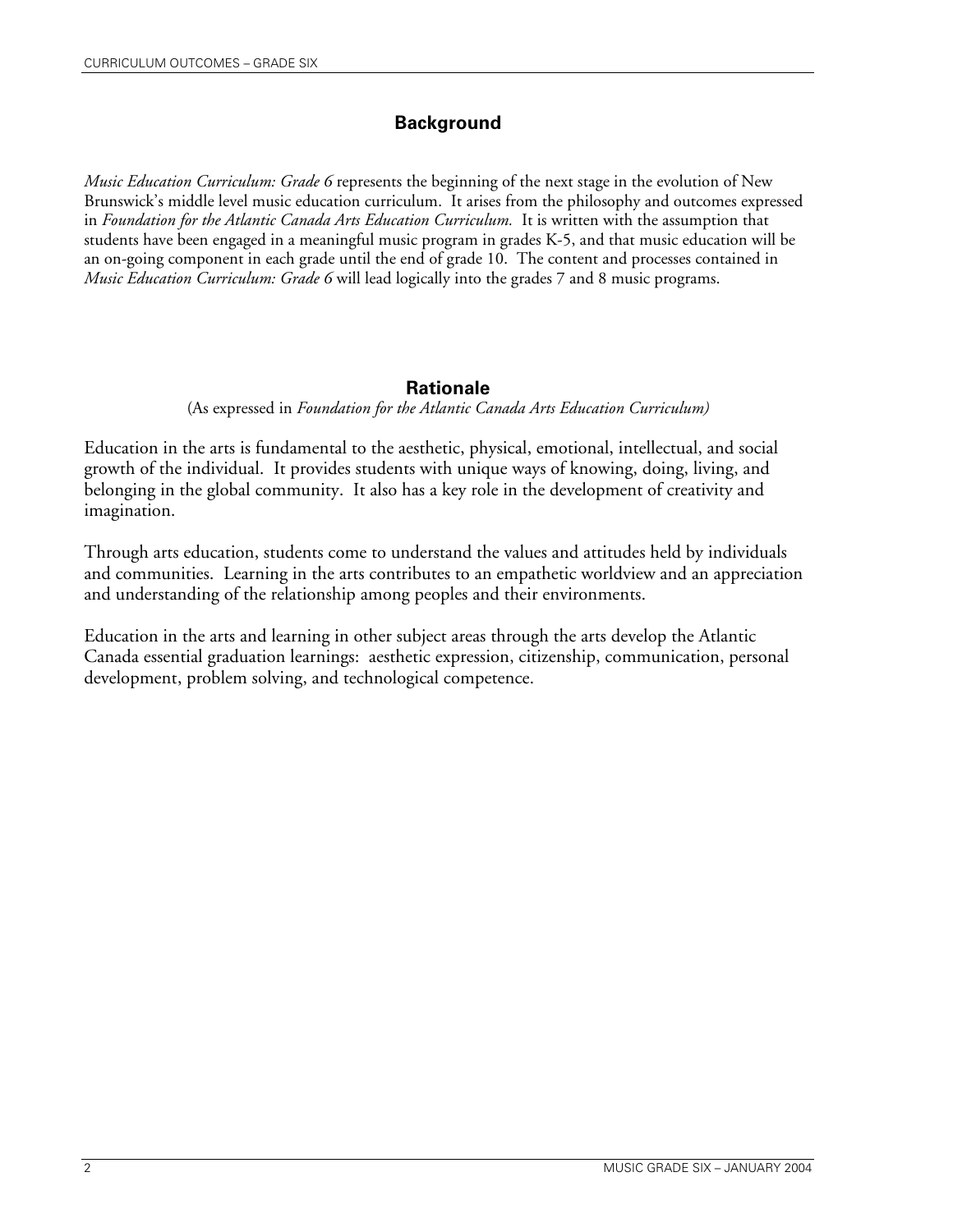# **Curriculum Organization**

In 1993, New Brunswick, working with the other Atlantic Provinces under the auspices of the Atlantic Provinces Education Foundation (APEF), began developing regionally common curricula for mathematics, science, English language arts, social studies, arts education, and technology education. In 2001, the *Foundation for the Atlantic Canada Arts Education Curriculum* was published.

Within the curricula there are various organizational strata. At the broadest level are six Essential Graduation Learnings (EGL's). Essential Graduation Learnings are statements describing the knowledge, skills, and attitudes expected of all students who graduate from high school. They are not unique to one specific subject or discipline. Rather, Essential Graduation Learnings are relevant to all subject areas. They function as the overarching framework into which all curricula fits.

One of the Essential Graduation Learnings states, "Graduates will be able to respond with critical awareness to various forms of the arts and be able to express themselves through the arts." This EGL is divided into eight General Curriculum Outcomes (GCO's), which are common to Visual Art, Music, Drama, and Dance. The eight General Curriculum Outcomes are then grouped into three strands.

| <b>STRAND 1</b>                                                                                                                                                                  | <b>STRAND 2</b>                                                                                                                                                                                                              | <b>STRAND 3</b>                                                                                                                                                            |
|----------------------------------------------------------------------------------------------------------------------------------------------------------------------------------|------------------------------------------------------------------------------------------------------------------------------------------------------------------------------------------------------------------------------|----------------------------------------------------------------------------------------------------------------------------------------------------------------------------|
| CREATING, MAKING, AND<br>PRESENTING                                                                                                                                              | UNDERSTANDING AND<br>CONNECTING CONTEXTS OF<br>TIME, PLACE AND<br><b>COMMUNITY</b>                                                                                                                                           | PERCEIVING, REFLECTING,<br>AND RESPONDING                                                                                                                                  |
| GCO 1: Students will be expected<br>to explore, challenge, develop, and<br>express ideas, using the skills,<br>language, techniques, and processes<br>of the arts.               | GCO 3: Students will be expected<br>to demonstrate critical awareness of<br>and value for the role of the arts in<br>creating and reflecting culture.                                                                        | GCO 6: Students will be expected<br>to apply critical thinking and<br>problem-solving strategies to reflect<br>on and respond to their own and<br>others' expressive work. |
| GCO 2: Students will be expected<br>to create and/or present,<br>collaboratively and independently,<br>expressive products in the arts for a<br>range of audiences and purposes. | GCO 4: Students will be expected<br>to respect the contributions to the<br>arts of individuals and cultural<br>groups in local and global contexts,<br>and value the arts as a record of<br>human experience and expression. | GCO 7: Students will be expected<br>to understand the role of<br>technologies in creating and<br>responding to expressive works.                                           |
|                                                                                                                                                                                  | GCO 5: Students will be expected<br>to examine the relationship among<br>the arts, societies, and<br>environments.                                                                                                           | GCO 8: Students will be expected<br>to analyze the relationship between<br>artistic intent and the expressive<br>work.                                                     |

Key-Stage Outcomes further define expected student achievement for each General Curriculum Outcome. In the arts, New Brunswick defines its Key-Stage Outcomes at grades 2, 5, and 8.

Specific Curriculum Outcomes are used to articulate expected student achievement within a single grade level. Specific Curriculum Outcomes correlate to Key-Stage Outcomes. Within the main text of the *Music Education Curriculum: Grade 6* document the outcomes listed in the far-left column are Specific Curriculum Outcomes.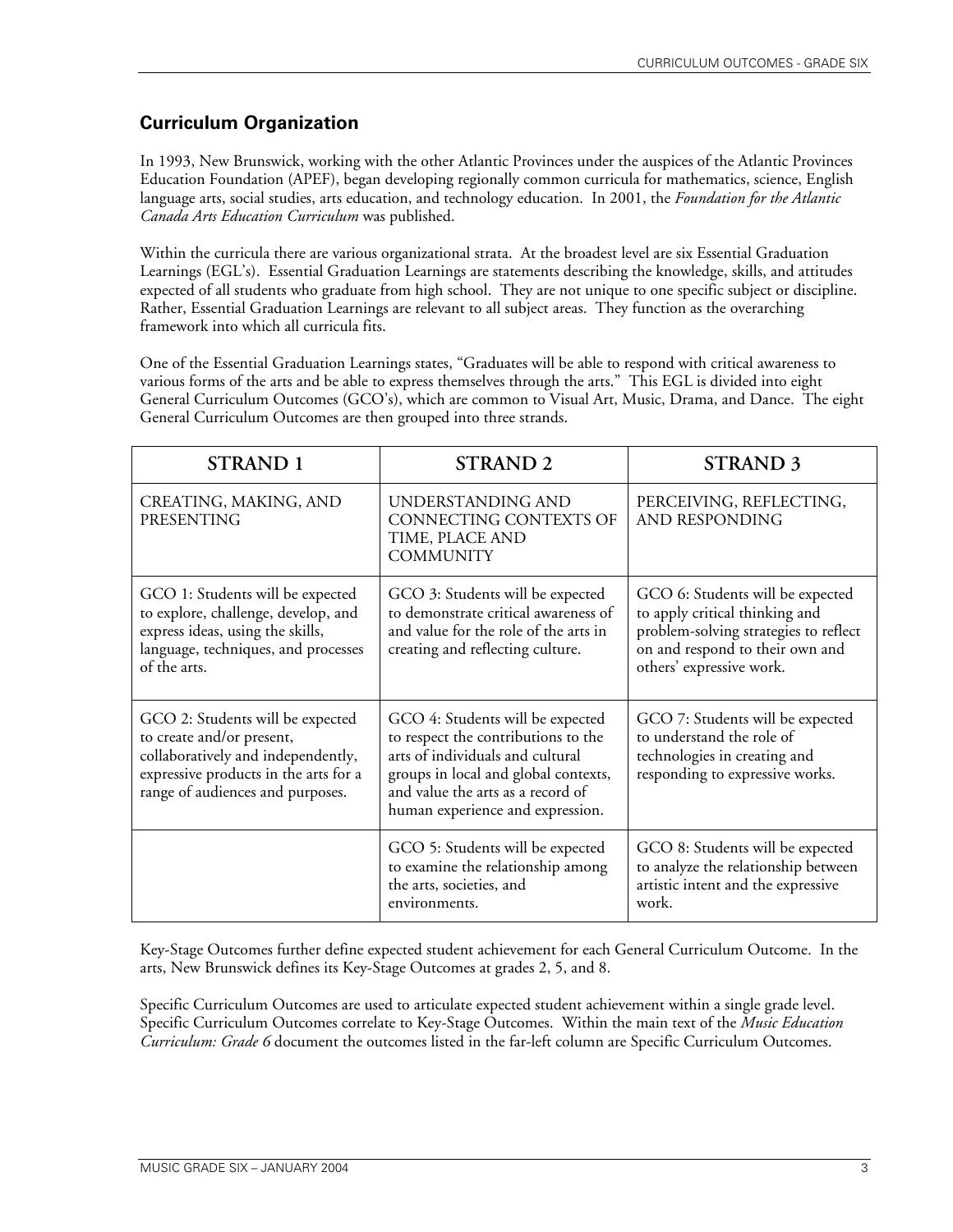### *Curriculum Organization*

*6 Essential Graduation Learnings (EGL's)* **Developed by New Brunswick in collaboration with APEF Applied Regionally Common across the entire curriculum for all subject areas at all grade levels** 

*8 General Curriculum Outcomes (GCO's)*  **Developed by New Brunswick in collaboration with APEF Applied Regionally Common only to the Arts (Visual Art, Music, Drama, and Dance) The 8 General Curriculum Outcomes are grouped into 3 strands** 

*Key Stage Arts Outcomes (KSO's)* **Developed by New Brunswick and Applied Provincially Applied to the Arts at grades 2, 5, and 8** 

*Specific Music Curriculum Outcomes (SCO's)* **Developed by New Brunswick and Applied Provincially Specific to a subject area and grade level (***Music 6***)** 

The Specific Curriculum Outcomes of the *Music Education Curriculum: Grade 6* program were developed assuming that students:

- have regularly participated in music learning in each of the preceding grades,
- have realized the grade 5 Key-Stage Outcomes, and
- will continue to participate in curricular music programs every year until the end of grade 10.

The *Music Education Curriculum: Grade 6* is designed to guide all grade 6 students through meaningful, developmentally appropriate, and comprehensive music education experiences.

Specific Curriculum Outcomes of the *Music Education Curriculum: Grade 6* document are aligned with the Key Stage Arts Outcomes contained in the Foundation for the Atlantic Canada Arts Education Curriculum (document 843280)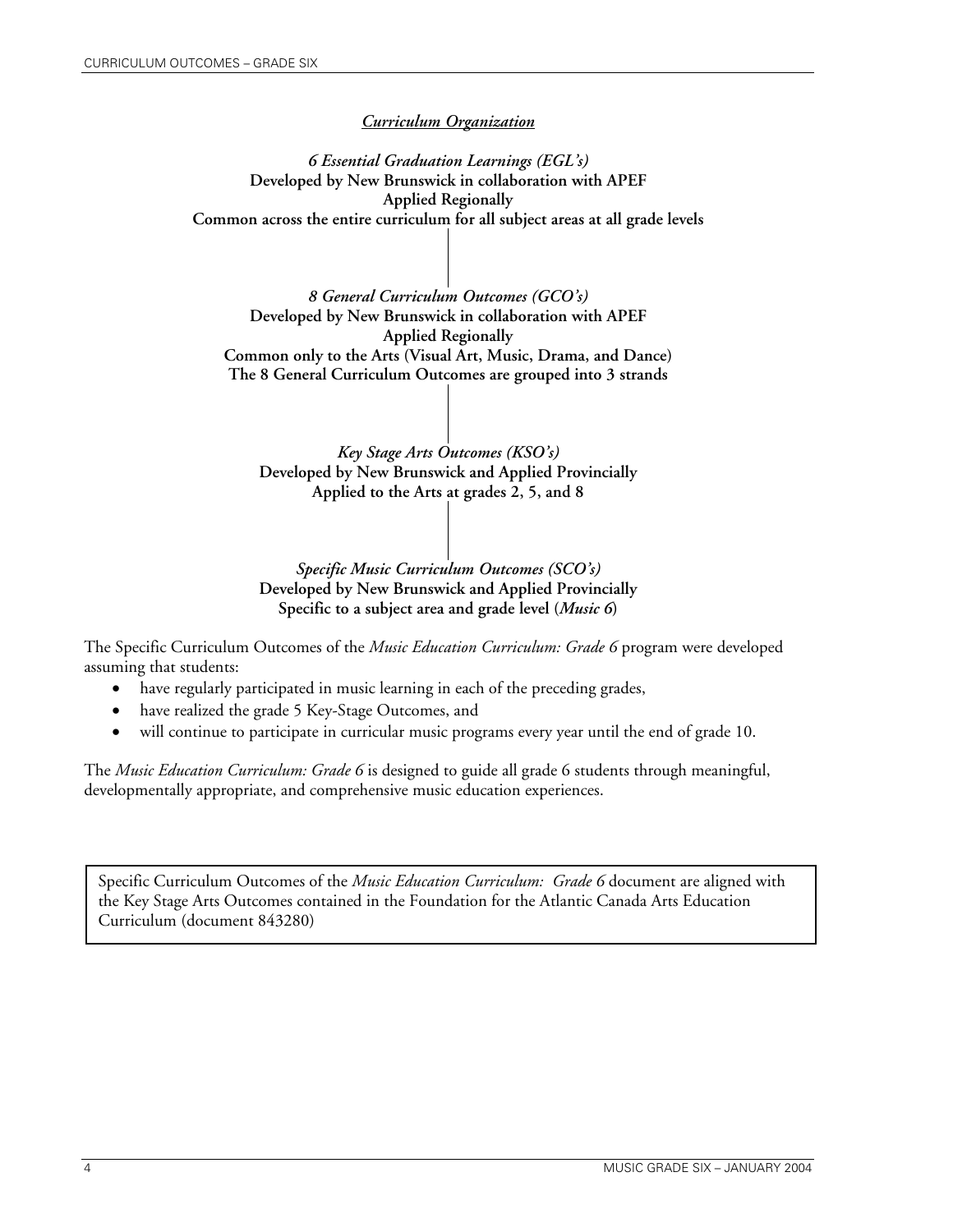# **Program Characteristics**

The *Music Education Curriculum: Grade 6* program contributes to a multi-disciplinary, interrelated school curriculum. While being engaged in music activities, students learn more than music content and skills. As with any creative endeavour, many thought processes, learning strategies, and ways of expression are refined and transferred to other aspects of life. Like other art forms, music offers unique experiences from which a better understanding of the world can emerge. Students who are engaged in such a program have the opportunity to develop a comprehensive awareness, appreciation, and understanding of personal life experiences and events.

The *Music 6* curriculum guide provides students with a means to acquire a developmentally appropriate comprehensive music education through both performance and non-performance activities. The first strand is Creating/Making and Presenting. The second strand is Understanding and Connecting Contexts of Time, Place, and Community. The third strand is Perceiving, Reflecting, and Responding.

The performance of music is an integral part of any comprehensive music program. Teachers must continually work at balancing the delivery of the music program between performance and non-performance learning activities.

Schools may deliver music courses in grades 6, 7 and 8 using a variety of performing idioms. Depending on local school and district resources, the outcomes found within the first strand may be realized using choral, and/or keyboard (piano), and/or guitar, and/or orchestral string, and/or band instrumental activities. A carefully constructed school music program will connect curricular content and processes to the activities associated with co-curricular performance ensembles. Students who participate in co-curricular ensemble(s) will benefit from a synergistic relationship between curricular and co-curricular activities.

## **Assessment**

Teachers make decisions about program delivery based on the results of ongoing formal and informal assessment processes. With timely applications of assessment strategies, teachers can determine what outcomes and experiences need increased emphasis. In this way, the assessment process shapes the learning activities of the future.

When determining how well a student has learned a concept, process, or skill, teachers must consider the vast array of learning styles that might be present in any classroom. Teachers are advised to remember that some people prefer background noise while others prefer quiet while they work. Some students are better at demonstrating their learning through a type of exhibit while others find it easier to respond on a written test. Some students respond well to group activities while others prefer to work alone. These are only a few examples of the many personal attributes teachers need to know about their students when designing fair assessment strategies.

# **Evaluation**

Teachers are to assess student achievement using the three strands: Creating, Making and Presenting; Understanding and Connecting Contexts of Time, Place, and Community, and; Perceiving, Reflecting, and Responding. For each strand, the following Achievement Standards are to be applied: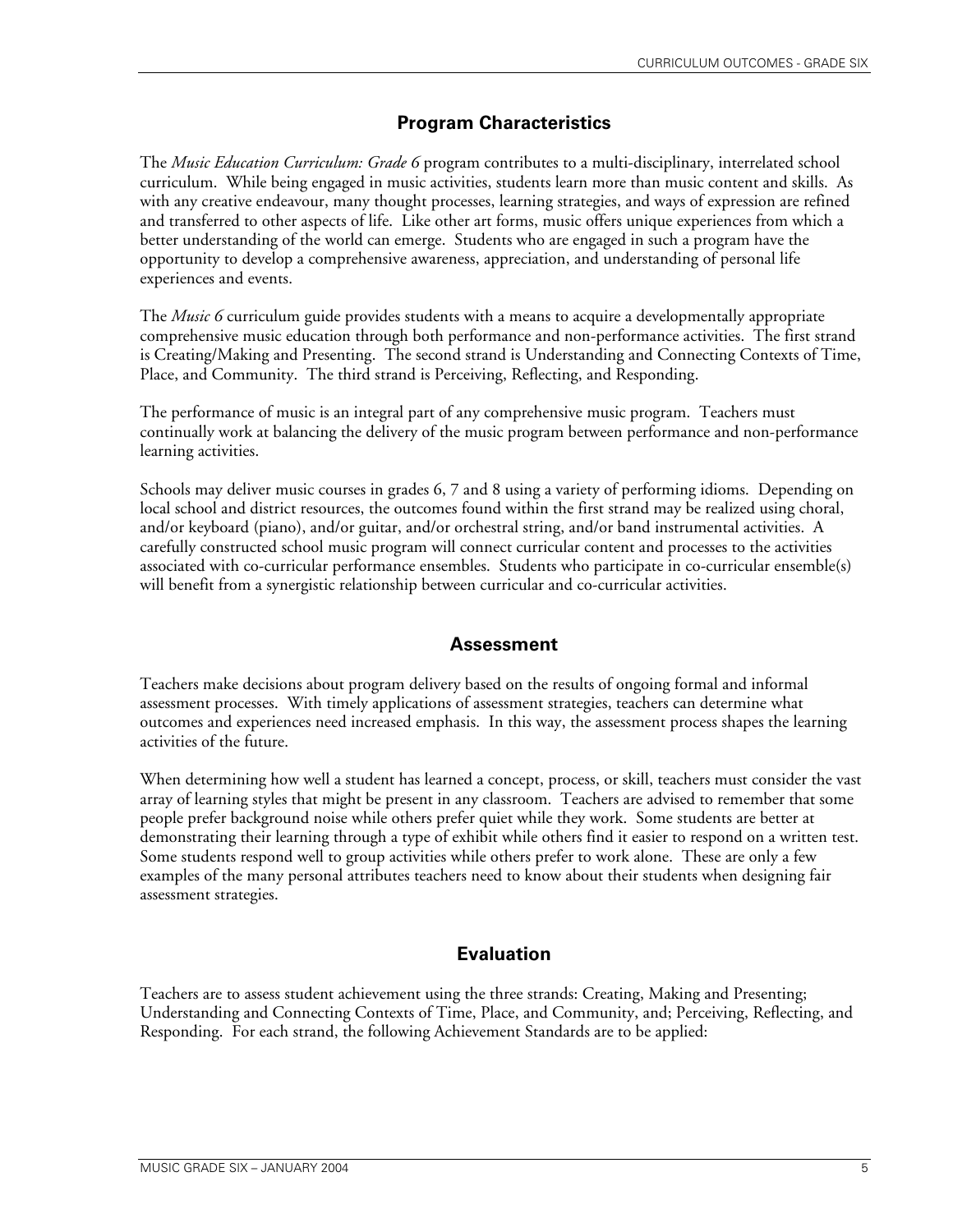| <b>Outstanding Performance</b> | $A+ (95-100\%)$   | Outcomes are consistently demonstrated with<br>independence to an outstanding level.       |
|--------------------------------|-------------------|--------------------------------------------------------------------------------------------|
| Very Good Performance          | A $(84-94\%)$     | Outcomes are consistently demonstrated with<br>independence to a high level.               |
| Good Performance               | $B(72-83%)$       | Outcomes are demonstrated with occasional<br>help to a high level.                         |
| Acceptable Performance         | $C(60-71%)$       | Outcomes are demonstrated to a basic level,<br>with occasional help.                       |
| Marginal Performance           | $D(50-59%)$       | Outcomes are demonstrated to a basic level<br>some of the time. Frequent help is required. |
| Weak Performance               | E (below $50\%$ ) | Outcomes are rarely demonstrated, even with<br>teacher support.                            |

Currently, there are many models of program delivery for middle level music, across the province. The quality of instruction and the amount of time on task have a direct effect on student achievement. It is recommended that teachers delivering this curriculum have significant course work in music and that 75 minutes per week for the entire school year, be allocated for music learning within the school schedule.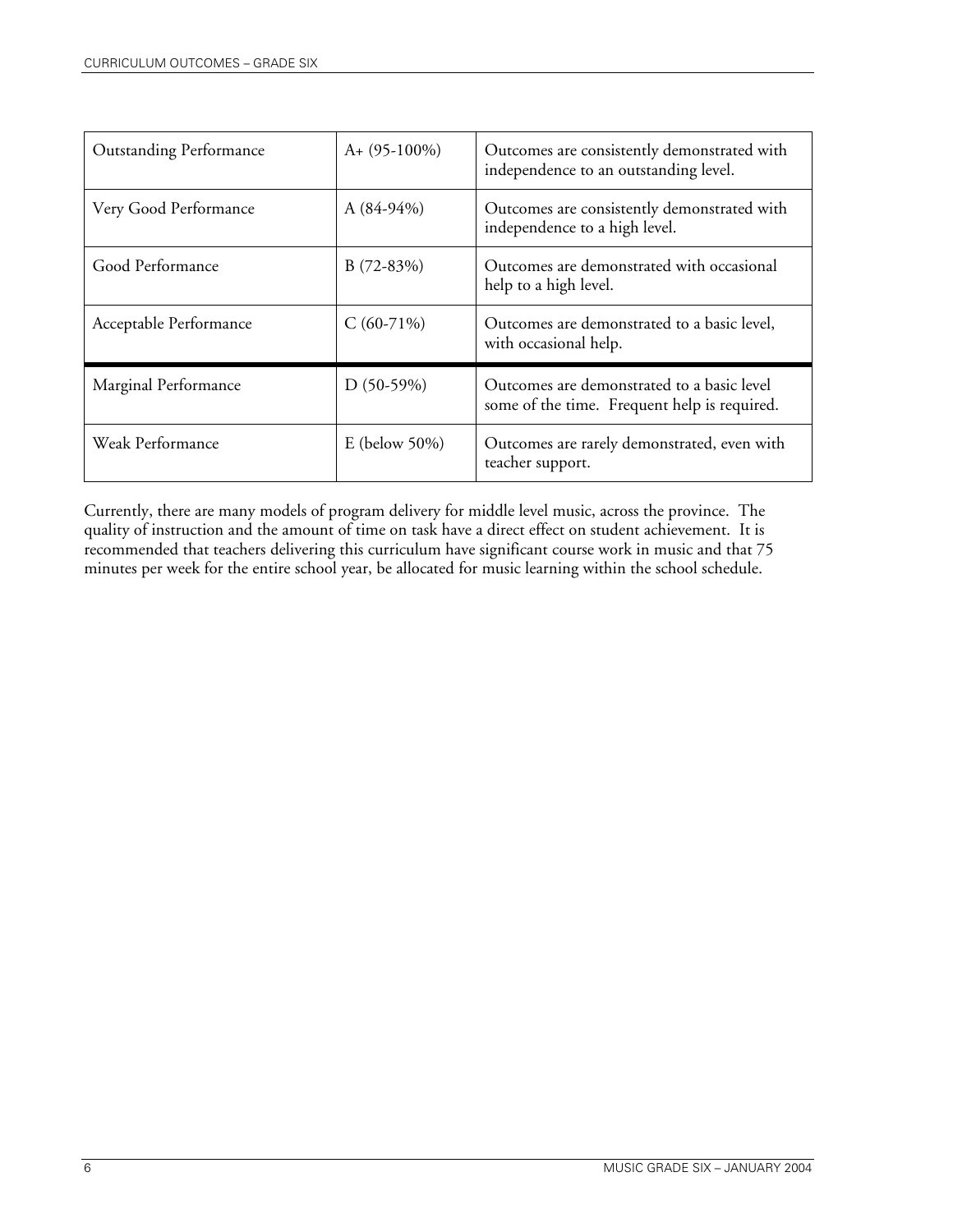|                                                                                                                                                          | <b>STRAND 1</b><br>Creating, Making, and Presenting                                                                                                                                                                                                                                                                                                                                                                   | <b>STRAND 2</b><br><b>Understanding and Connecting</b><br>Contexts of Time, Place, and<br>Community                                                                                                                                       | <b>STRAND 3</b><br>Perceiving, Reflecting, and<br>Responding                                                                     |
|----------------------------------------------------------------------------------------------------------------------------------------------------------|-----------------------------------------------------------------------------------------------------------------------------------------------------------------------------------------------------------------------------------------------------------------------------------------------------------------------------------------------------------------------------------------------------------------------|-------------------------------------------------------------------------------------------------------------------------------------------------------------------------------------------------------------------------------------------|----------------------------------------------------------------------------------------------------------------------------------|
|                                                                                                                                                          | GCO 1 & GCO 2                                                                                                                                                                                                                                                                                                                                                                                                         | GCO 3, GCO 4 & GCO 5                                                                                                                                                                                                                      | GCO 6, GCO 7 & GCO 8                                                                                                             |
| <b>OUTSTANDING</b><br>PERFORMANCE - A+<br>$(95-100\%)$<br>Outcomes are consistently<br>demonstrated with independence<br>to an <i>outstanding</i> level. | The student sings/plays on pitch,<br>using correct rhythm, clear diction<br>(when singing), effective dynamic<br>contrasts, appropriate articulation<br>and a resonant tone, throughout<br>the expected range.<br>The student creates accurate and<br>clear written and aural rhythms<br>and melodies. The music is<br>appropriately expressive.                                                                      | The student identifies and clearly<br>describes connections between<br>music and a variety of curricular<br>areas. The student identifies,<br>analyses, and articulates the role of<br>music within the context of<br>different cultures. | The student uses extensive musical<br>terminology to accurately analyse<br>and justify detailed responses to<br>musical stimuli. |
| <b>VERY GOOD</b><br>PERFORMANCE-A<br>$(84-94%)$<br>Outcomes are consistently<br>demonstrated with independence<br>to a <i>high</i> level.                | The student sings/plays on pitch,<br>using correct rhythm, clear diction<br>(when singing), effective dynamic<br>contrasts, appropriate articulation,<br>and a resonant tone, throughout<br>the expected range. Only a few<br>errors are present.<br>The student creates accurate and<br>clear written and aural rhythms<br>and melodies. The music is<br>appropriately expressive. Only a<br>few errors are present. | The student identifies and<br>describes connections between<br>music and a variety of curricular<br>areas. The student identifies and<br>articulates the role of music within<br>the context of different cultures.                       | The student uses musical<br>terminology to accurately analyse<br>and justify detailed responses to<br>musical stimuli.           |

## **Grade 6 Music Achievement Standards**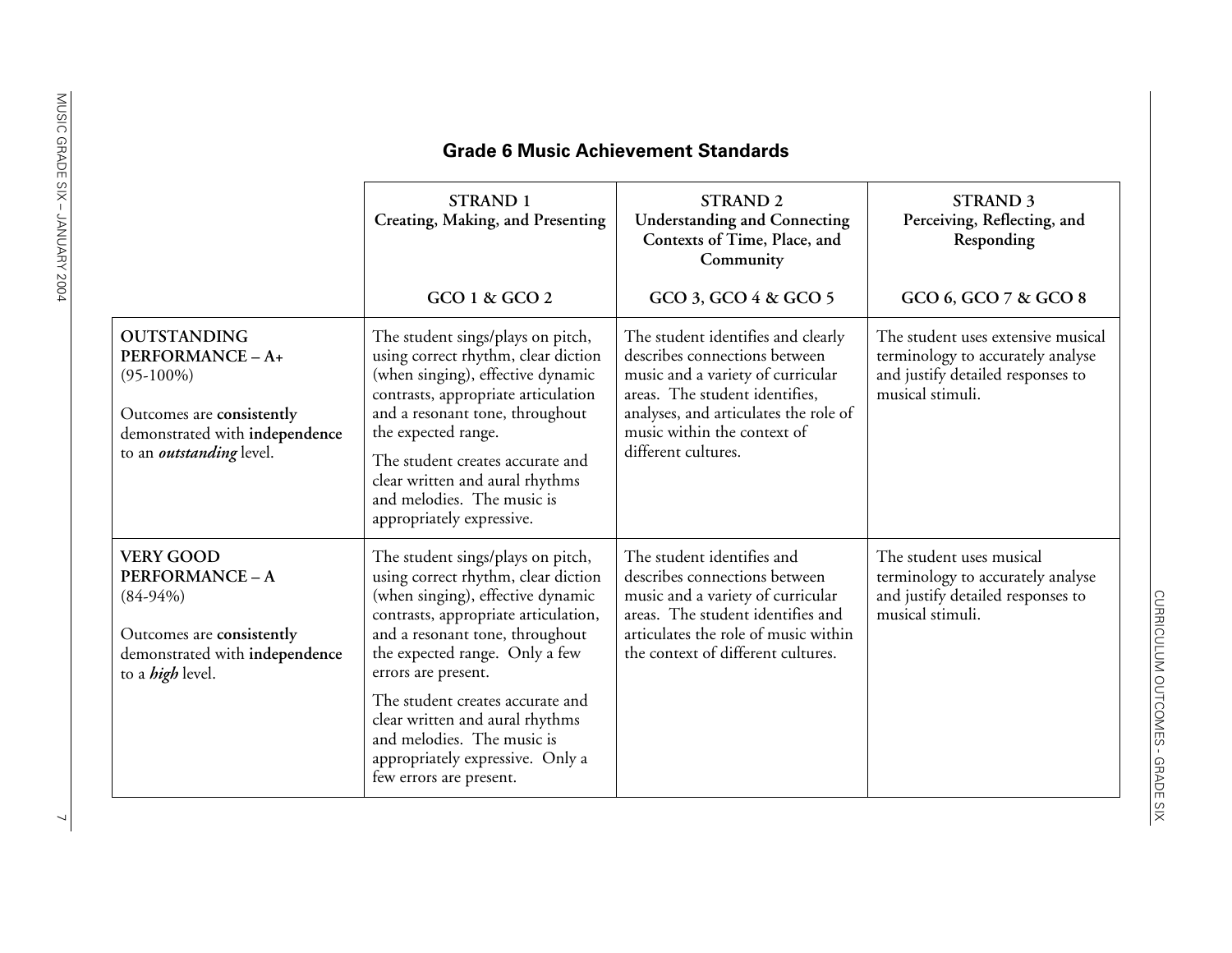| <b>Grade 6 Music Achievement Standards</b>                                                                                                |                                                                                                                                                                                                                                                                                                                                                                                                                                                                                        |                                                                                                                                                                                                                                                                 |                                                                                                                                                          |
|-------------------------------------------------------------------------------------------------------------------------------------------|----------------------------------------------------------------------------------------------------------------------------------------------------------------------------------------------------------------------------------------------------------------------------------------------------------------------------------------------------------------------------------------------------------------------------------------------------------------------------------------|-----------------------------------------------------------------------------------------------------------------------------------------------------------------------------------------------------------------------------------------------------------------|----------------------------------------------------------------------------------------------------------------------------------------------------------|
|                                                                                                                                           | <b>STRAND 1</b>                                                                                                                                                                                                                                                                                                                                                                                                                                                                        | <b>STRAND 2</b>                                                                                                                                                                                                                                                 | <b>STRAND 3</b>                                                                                                                                          |
| <b>GOOD</b><br><b>PERFORMANCE - B</b><br>$(72 - 83%)$<br>Outcomes are demonstrated with<br>occasional help to a <i>high</i> level.        | The student sings/plays on pitch,<br>using correct rhythm, clear diction<br>(when singing), effective dynamic<br>contrasts, appropriate articulation,<br>and a resonant tone, throughout<br>the expected range. A few errors<br>are present. Occasional teacher<br>support is needed.<br>The student creates accurate and<br>clear written and aural rhythms<br>and melodies, with a few errors.<br>The music is appropriately<br>expressive. Occasional teacher<br>support is needed. | The student identifies and<br>describes connections between<br>music and a variety of curricular<br>areas. The student identifies and<br>articulates the role of music within<br>the context of different cultures.<br>Occasional teacher support is<br>needed. | The student uses musical<br>terminology to analyse and justify<br>responses to musical stimuli, with<br>occasional teacher support.                      |
| <b>ACCEPTABLE</b><br><b>PERFORMANCE - C</b><br>$(60-71\%)$<br>Outcomes are demonstrated with<br>occasional help, to a <i>basic</i> level. | The student sings/plays on pitch,<br>with correct rhythm and diction<br>(when singing), with occasional<br>errors. The dynamic range is<br>narrow, the tone quality may be<br>inconsistent, and the pitch range<br>may be limited.<br>The student creates written and<br>aural rhythms and melodies, which<br>contain occasional errors. Musical<br>expression is limited. Occasional<br>teacher support is needed.                                                                    | The student identifies connections<br>between music and other curricular<br>areas. The student identifies and<br>articulates musical differences<br>between cultures. Occasional<br>teacher support is needed.                                                  | The student uses limited musical<br>terminology to analyze and justify<br>some responses to musical stimuli.<br>Occasional teacher support is<br>needed. |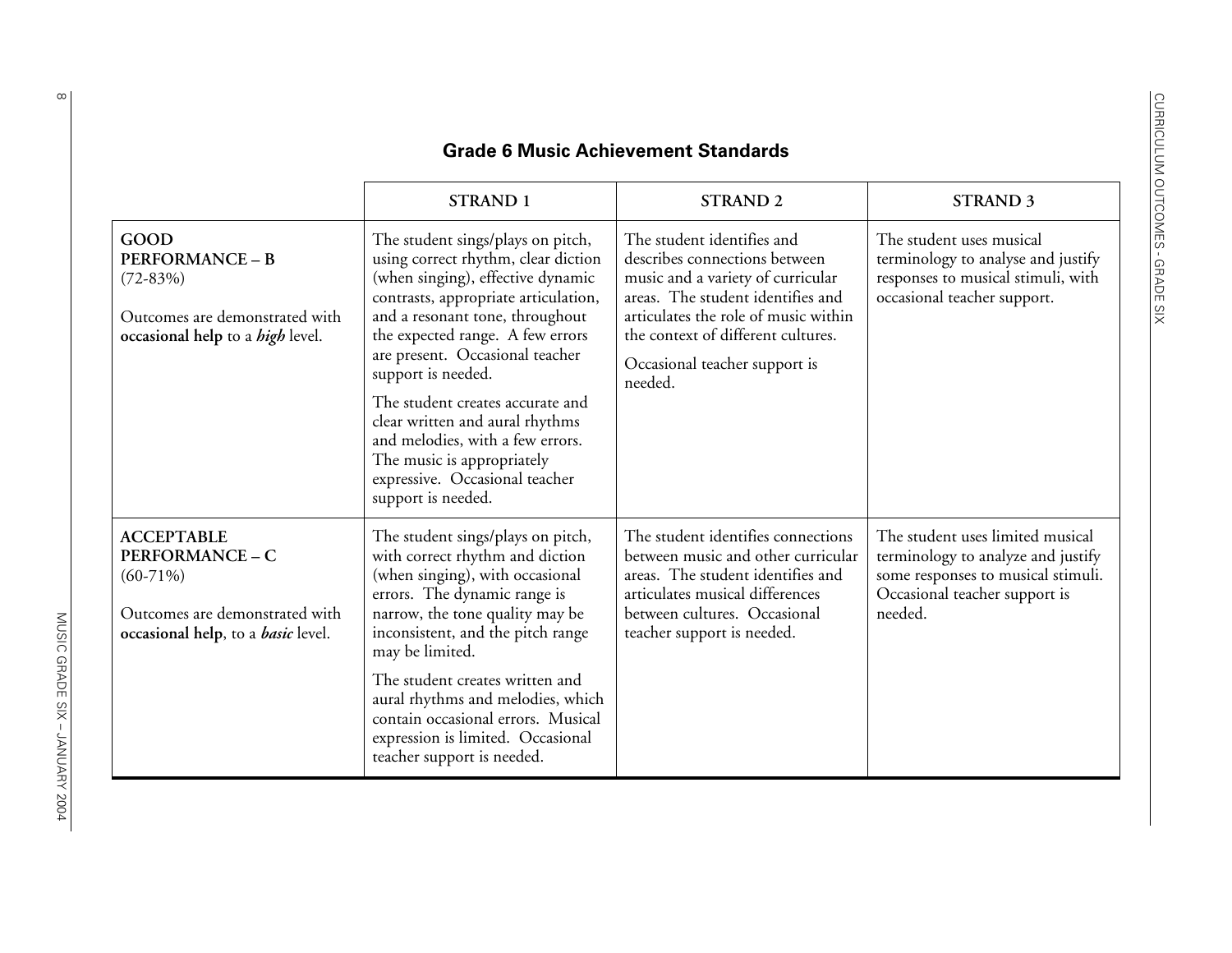## **Grade 6 Music Achievement Standards**

|                                                                                                                                                                 | <b>STRAND 1</b>                                                                                                                                                                                                                                                                                                                                                                                                                    | <b>STRAND 2</b>                                                                                                                                                                        | <b>STRAND 3</b>                                                                                                                                        |
|-----------------------------------------------------------------------------------------------------------------------------------------------------------------|------------------------------------------------------------------------------------------------------------------------------------------------------------------------------------------------------------------------------------------------------------------------------------------------------------------------------------------------------------------------------------------------------------------------------------|----------------------------------------------------------------------------------------------------------------------------------------------------------------------------------------|--------------------------------------------------------------------------------------------------------------------------------------------------------|
| <b>MARGINAL</b><br><b>PERFORMANCE - D</b><br>$(50-59%)$<br>Outcomes are demonstrated to a<br><i>basic</i> level some of the time.<br>Frequent help is required. | The student sings/plays on pitch,<br>with correct rhythm and diction<br>(when singing), with occasional<br>errors. The dynamic range is<br>narrow, the tone quality is<br>inconsistent, and the pitch range is<br>limited.<br>The student creates written and<br>aural rhythms and melodies, but<br>these contain frequent errors.<br>Musical expression is frequently<br>inappropriate.<br>Frequent teacher support is<br>needed. | The student identifies only a few<br>connections between music and<br>other curricular areas. The student<br>identifies music from other<br>cultures. Frequent support is<br>required. | The student uses limited musical<br>terminology to analyze and justify<br>only a few responses to musical<br>stimuli. Frequent support is<br>required. |
| <b>WEAK</b><br><b>PERFORMANCE - E</b><br>(below 50%)<br>Outcomes are rarely demonstrated,<br>even with teacher support.                                         | The student rarely sings/plays in<br>pitch with correct rhythm and<br>diction (when singing). The<br>dynamic range is narrow, the tone<br>quality is inconsistent, and the<br>pitch range is limited.<br>The student rarely creates accurate<br>written and aural rhythms and<br>melodies. Musical expression is<br>frequently inappropriate.                                                                                      | The student rarely identifies<br>connections between music and<br>other curricular areas. The student<br>rarely identifies music from other<br>cultures.                               | The student rarely uses musical<br>terminology to articulate responses<br>to musical stimuli.                                                          |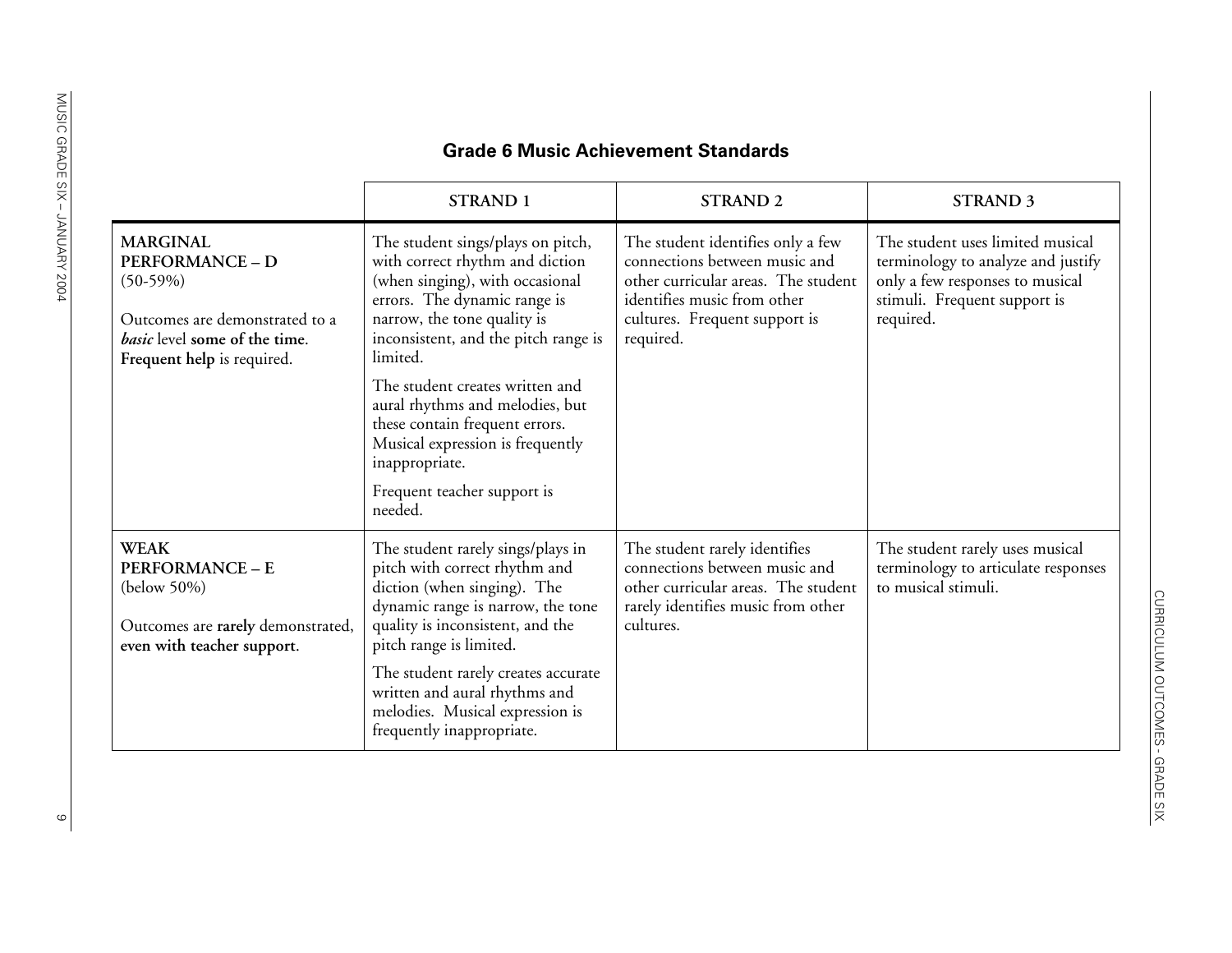**GCO 1: Students will explore, challenge, develop, and express ideas, using the skills, language, techniques, and processes of the arts.** 

#### **Outcomes**

*By the end of grade 6, students will be expected to* 

6.1.1 sing and/ or play with others, with emphasis on expressive part singing, phrasing, range, more complex textures, including counter melodies and descants

6.1.2 create music that communicates thoughts, experiences, and feelings

6.1.3 demonstrate an awareness of rhythmic and melodic concepts, form, and texture through language, movement and performance

6.1.4 sight read simple melodies from traditional notation

6.1.5 create and notate short musical works to express and communicate personal feelings with an emphasis on theme and variations

- Provide opportunities for students to read, improvise, and notate short rhythmic pieces using rhythmic patterns from known repertoire. Invite them to share their rhythmic compositions with a partner and to play each other's rhythms
- Develop the students' repertoire of rhythms found in 6/8, including such patterns as two eighth notes followed by two sixteenth notes, and a dotted eighth note followed by a sixteenth note and an eighth note.
- Provide on-going opportunities for students to perform rhythms in a variety of ways such as clapping, using rhythm syllables, playing on percussion instruments, or in canon with a partner.
- Build a repertoire of minor key songs and derive the structure of the minor scale.
- Compare major scales and their relative minors in a variety of visual ways (e.g., keyboard, human piano, solfa disks) to write the scale vertically and horizontally.
- Experience the flavour of major and minor by singing a minor song in a major tonality.
- Have students read known songs from traditional notation. Prepare this activity by echo singing, singing from hand signs and from the staff using the tone set of the song to be sight-read.
- Provide an opportunity for the students to experiment with invented notation. Have students choose a song from a list of classroom repertoire and notate the song using graphing, symbols, pictures, or other means of their own choosing. Have students share their work with the class members who then try to identify the song from the notation. Discuss the advantages and disadvantages of a common musical notation system.
- Create variations on a rhythmic or melodic theme. With the teacher, experiment with varying elements such as tonality, rhythm, articulation, and tempo. Have students listen to examples of theme and variation to explore ideas from other composers (e.g., Mozart's *Twinkle Little Star, Ah, vous dirais-je maman*). A teacher or invited guest could perform his composition.
- Sing or play, accompanied and unaccompanied, folk and composed songs in two parts, including partner songs, rounds, and songs with a descant or ostinato. Challenge students to sing or play these in pairs or small groups.
- Have students explore their vocal ranges and record the results. They may wish to use this format:
	- The highest note I can sing above middle C is  $\_$
	- The lowest note I can sing below middle C is  $\_$
- The students should notate their range on the staff and determine the voice range (e.g., alto) with which it corresponds. Students could do this at various points in the year and note any changes. See *MUSICANADA 6* Teacher's Guide, p. 177, for extension and elaboration.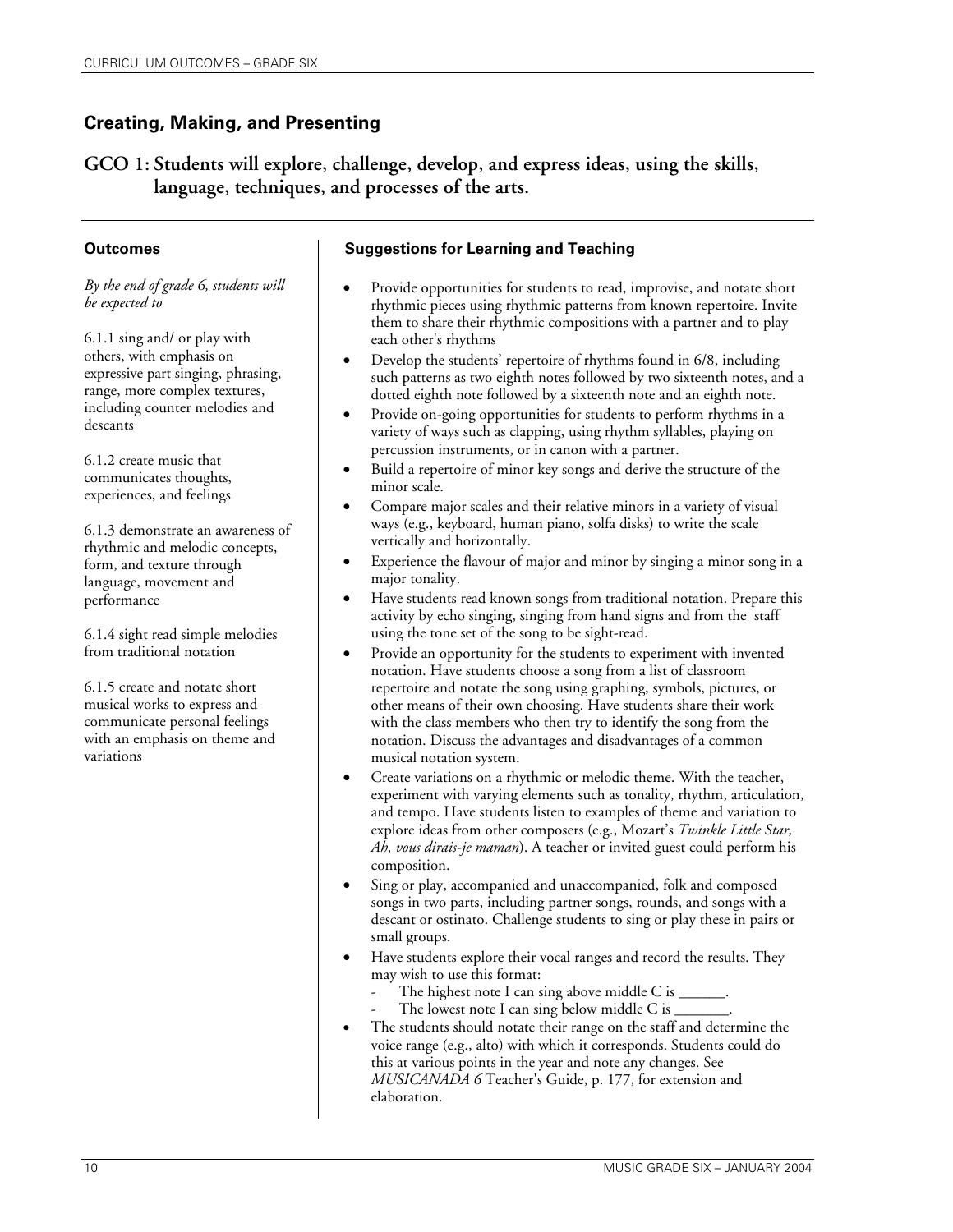**GCO 1: Students will explore, challenge, develop, and express ideas, using the skills, language, techniques, and processes of the arts.** 

#### **Suggestions for Assessment**

- Use rhythm names or rhythmic dictation, to have students identify a rhythm pattern as clapped or played by the teacher or a classmate. Students then select a sound source and reproduce the rhythm. Listen for rhythmic accuracy and steady beat.
- Confer with students and discuss their evolving compositions.
- Assess the students' use of known rhythmic and melodic concepts in their compositions. Do they demonstrate an understanding of meter, note values, and note placement on the staff?
- Have students exchange compositions and perform each other's work. Is the notation clear and legible?
- Observe the students' ability to incorporate tempo and dynamic markings, and how accurately the students reflect these markings as they perform their compositions.
- Have students identify and define standard notation symbols for pitch, rhythm, dynamics, articulation, and expression.

- *Kodaly Method*, Choksy
- *Kodaly Context*, Choksy
- *Discovering Orff*, Frazee
- *Music and You* Grade Six
- *MUSICANADA 6* Teacher's Guide (p. 16, pp. 20–26, also p. 177)
- repertoire of minor key songs
- examples of theme and variation including Mozart's *Ah, vous dirais-je maman*
- two-part song repertoire
- solfa note disks
- *Musical Gymnastics*, Ki Adams
- A safe and understanding atmosphere is required in order for musical criticism and praise to be given and received.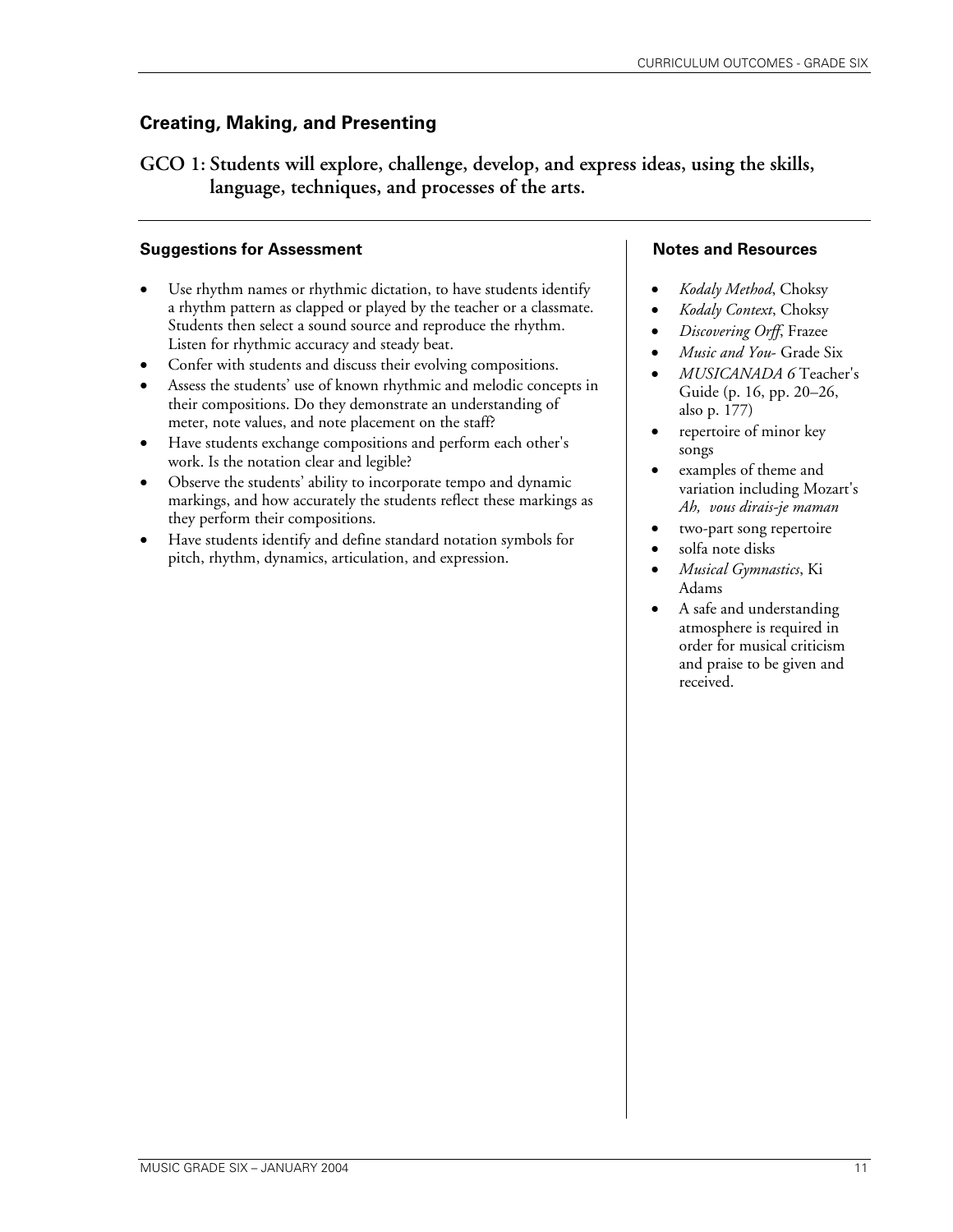**GCO 2: Students will create and/or present, collaboratively and independently, expressive products in the arts for a range of audiences and purposes.** 

#### **Outcomes**

*By the end of grade 6, students will be expected to* 

6.2.1 improvise and compose using voice, instruments and movement

6.2.2 select from a variety of materials, techniques, and forms to create, make , and present music

6.2.3 participate in small and large ensemble music-making, performing a varied repertoire of music.

- Have students perform the rhythm of a known song as a rhythm round, using a variety of timbres while other students perform the beat and/or a rhythmic ostinato. Small groups can perform for each other in class or work toward a public presentation.
- After listening to a number of examples, have students compose jingles, raps, or accompaniments for suggested products. The music used to sell a hammer, for example, might be quite different from music selling moisturizing cream.
- Have students perform a number of songs from known repertoire while the teacher sings or plays the roots of accompanying chords. Start with songs that use only the tonic and dominant chords and later add the sub-dominant. As the class sings the song, the teacher continues to play the tonic chord until the students decide there is a change of harmony, and then the teacher moves to the dominant chord. Students may use ukulele, autoharp, guitar, pitched percussion, or other available resources to add simple harmonic accompaniments.
- Invite students to sing alone. Students might sing a verse of a known song or part of their own composition.
- Accompany classroom repertoire using available instruments or sound sources. Have students consider and choose the instruments they feel best suit the song, and at what point(s) in the song the instrument(s) should play. Have students decide if the accompaniment should be a soundscape reflecting expressive words in the text or a more traditional accompaniment.
- Students should decide if a song should include an introduction, bridge, or coda. Students can then create a simple accompaniment and present the song with accompaniment.
- Have students present two-part and three-part rounds with movement patterns that they have created.
- In groups, have students create a two-part instrumental accompaniment for a known song. Brainstorm and demonstrate possibilities before students work in small groups. Students may wish to consider extracting rhythms/melodies from the song material, using a two-part ostinato, or creating a canonic twopart accompaniment.
- Divide the class into three groups. Two groups sing a round while the third group sings or plays an ostinato accompaniment derived from the song.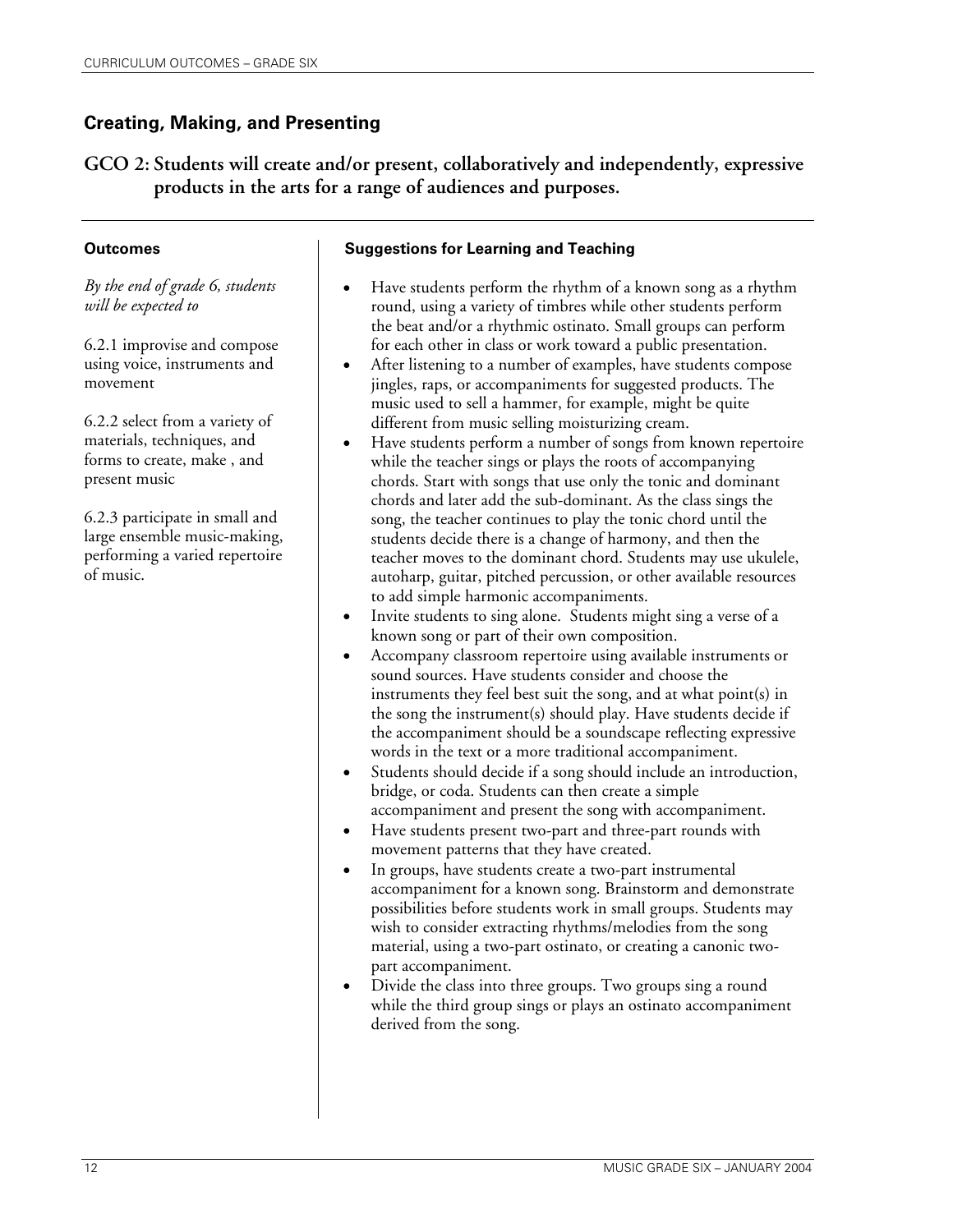**GCO 2: Students will create and/or present, collaboratively and independently, expressive products in the arts for a range of audiences and purposes.** 

#### **Suggestions for Assessment**

Rehearse a well-known song that has a basic harmonic progression using only tonic and dominant chords, or tonic, dominant and sub-dominant chords and play. Observe the students' ability to determine when a chord change is needed. Identify the appropriate chords from I, IV, V. Play the roots of the chords in an accompaniment on pitched instruments. Play the accompaniment on a variety of pitched instruments. Play the complete chords as part of the accompaniments on pitched instruments.

• Have students complete a self-assessment to evaluate their twopart instrumental accompaniments for a known song. Sample components of a self-assessment might include:

- What did you do to contribute to the whole group result?
- Describe one effective part of the accompaniment.
- Identify one part that needed improvement. Explain how it could be improved.
- Describe one unique or interesting feature of the accompaniment.
- Are you satisfied with your ability to play the accompaniment? Explain.
- Represent the accompaniment using traditional or invented notation.

- *Orff Day by Day* Alice Brass
- *EMC Notes -* Teachers' Choice 6 A, B, C
- *Complete Recorder Resource Kit* - Denise Gagne, Pub. Theme and Variations
- *Songwriting Kit*  C. Lavender-Jensen
- *Sounds of Music 6*  Teacher's Book, Pub. Stanley Thornes Bacon & Hughes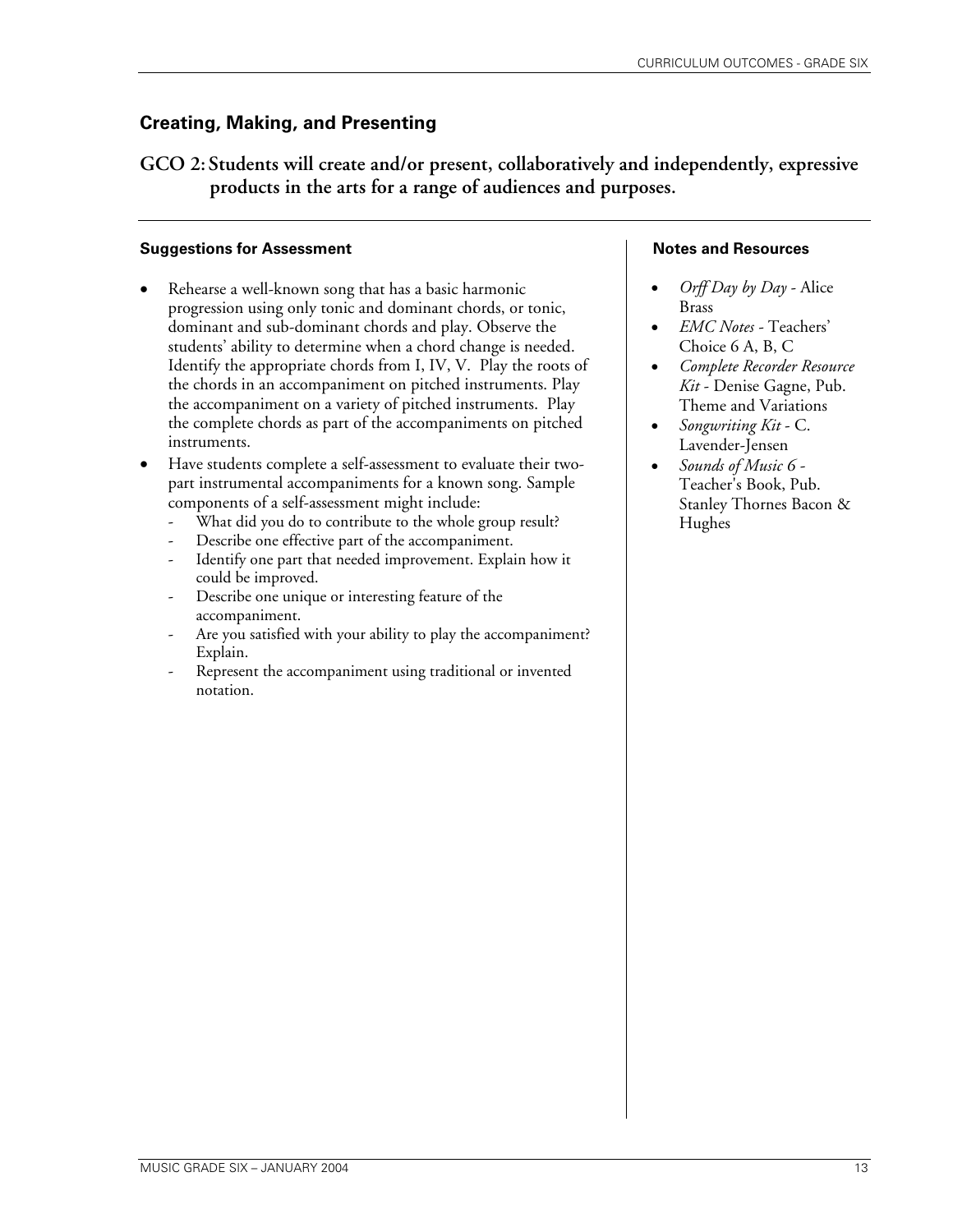**GCO 2: Students will create and/or present, collaboratively and independently, expressive products in the arts for a range of audiences and purposes.**

#### **Outcomes**

*By the end of grade 6, students will be expected to* 

6.2.1 improvise and compose using voice, instruments and movement

6.2.2 select from a variety of materials, techniques, and forms to create, make , and present music

6.2.3 participate in small and large ensemble music-making, performing a varied repertoire of music.

#### **Suggestions for Learning and Teaching**

- Students can use barred instruments to create an accompaniment. Students may wish to accompany pentatonic songs by removing Fa and Ti bars from the instrument so that they may improvise freely.
- Encourage students to participate in school and community musical ensembles. As a class, attend a performance of a student ensemble.
- Have students play or sing music from standard notation using available classroom instruments, band instruments or instruments studied privately.
- Using song sheets which indicate chord changes, students can accompany themselves by chording the I, IV, V (and VI\*) chords on autoharp, guitar, piano or ukelele
- Have students read and play, or create and play, Orff orchestrations for classroom repertoire.

(\* assessed in Grade 7)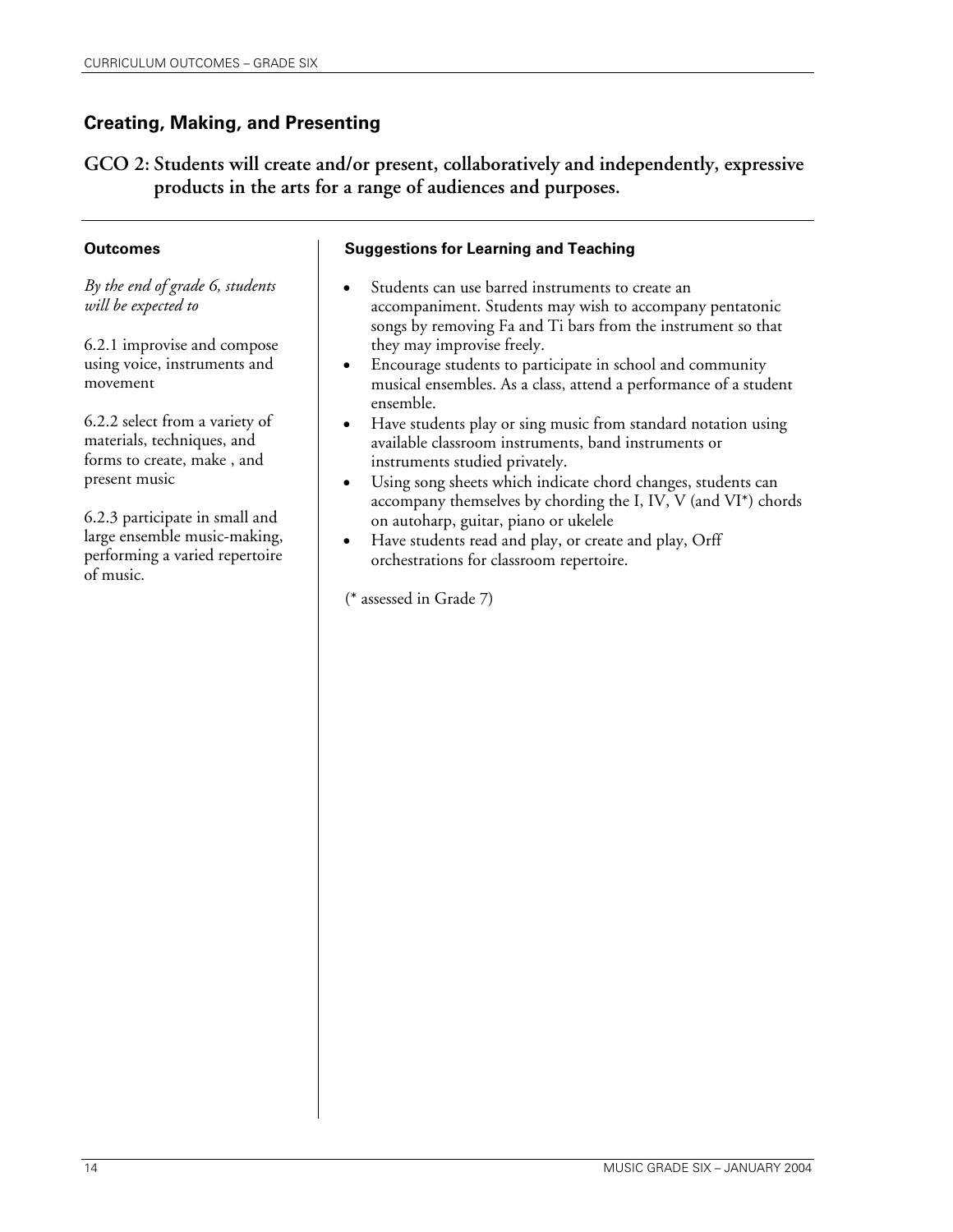**GCO 2: Students will create and/or present, collaboratively and independently, expressive products in the arts for a range of audiences and purposes.**

**Suggestions for Assessment Notes and Resources**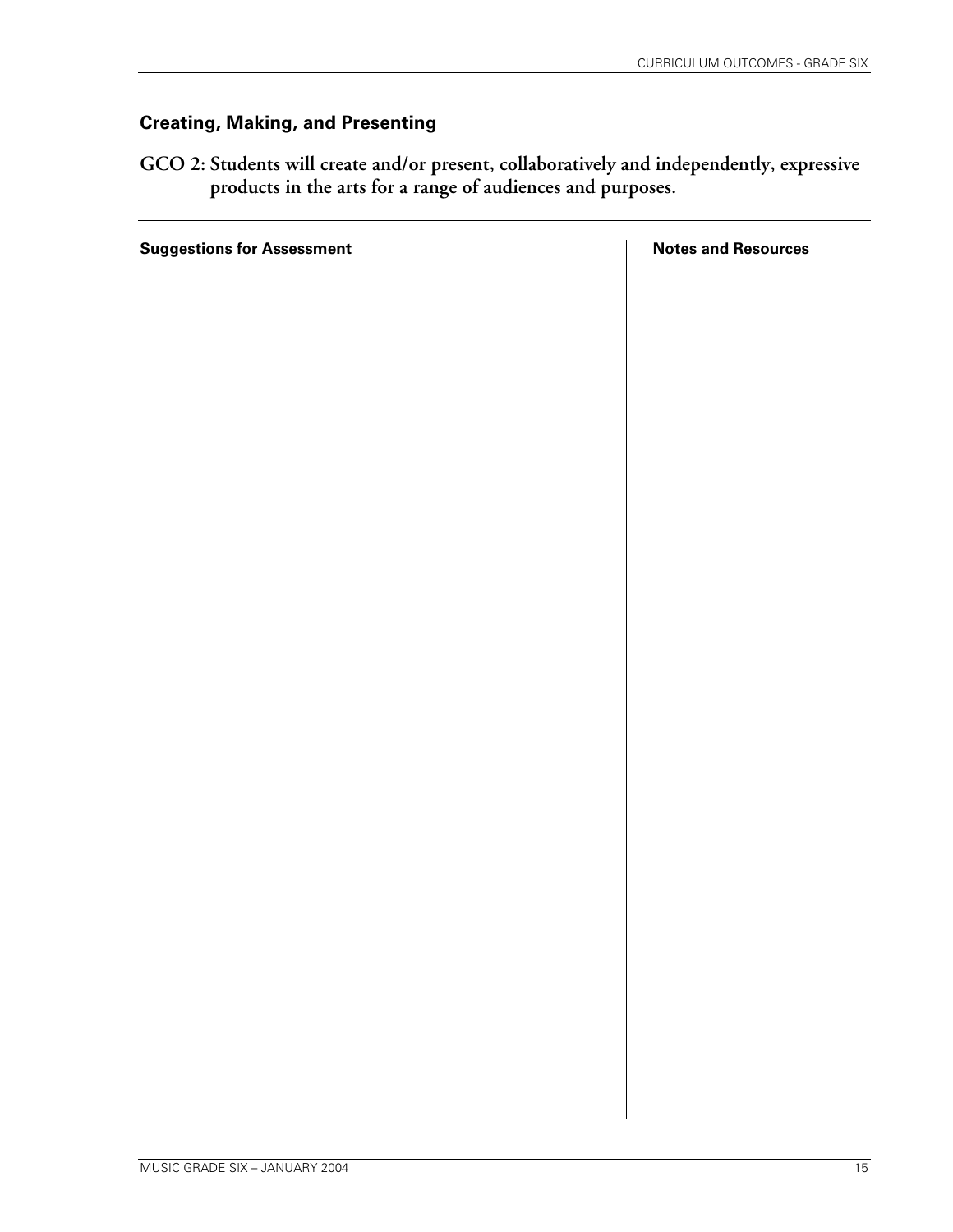**GCO 3: Students will demonstrate critical awareness of and value for the role of the arts in creating and reflecting culture.**

#### **Outcomes**

*By the end of grade 6, students will be expected to* 

6.3.1 participate in, describe, and compare music experiences in their school and community

6.3.2 experiment with styles, techniques and instruments from a variety of cultural and historical contexts in creating, making, and presenting music

6.3.3 explore a variety of musical forms to give meaning to Canadian cultural and historical events and issues

6.3.4 investigate the roles of musicians in their community and potential careers available to those trained in music

- Invite community members to the class to discuss and share their musical traditions.
- Discuss as a class, cultural events and the role of the contribution of music in each context. (e.g., focus on Canadian examples and examples related to the Grade 6 Social Studies curriculum.)
- As a class, perform works from various cultures that are built around melodic or rhythmic ostinati (e.g., "Zum Gali Gali"). Create new ostinati that the class can perform to accompany the existing ostinati, or use the new ostinati as an introduction, bridge, or coda.
- Have students find a poem from a culture other than their own. Create a melodic composition to accompany a line, or stanza, of the poetry.
- Have students investigate instruments found in music of various cultures throughout Canada.
- Invite students to study the music, dance, or art of various cultures to share their learnings with the class.
- Have students generate a list of music opportunities available in the school and community. Compare the types of experiences available and identify situations where the school or community may offer much of one type of experience but little of another. Which musical experiences attract the most participants? Create a class poster or web page promoting the types of musical experiences in which the students are involved. Students may include such items as photos, conservatory brochures, or concert programs in the display. Students may also investigate musical careers.
- Invite successful local popular musicians to visit the class. In addition to sharing their music, ask the artists to address topics such as performing, recording, travelling, practicing, and promotion.
- Prior to a visit by a local musician, help students prepare questions to ask of the visiting musician(s). Videotape the interview for future viewing, reflection, and discussion. Questions might include:
	- Why did you choose to become a musician?
	- What do you enjoy most about being a musician?
	- What challenges have you faced in your career?
	- What influences have affected your music?
- Encourage students to become involved in music making experiences such as bands or choirs in the school, church, or community.
- Have students make a web diagram of careers related to music.
- Invite local people with music related careers to speak to the class.
- Invite students who take private lessons on an instrument (e.g., guitar, fiddle) to perform for the class and accompany classroom singing.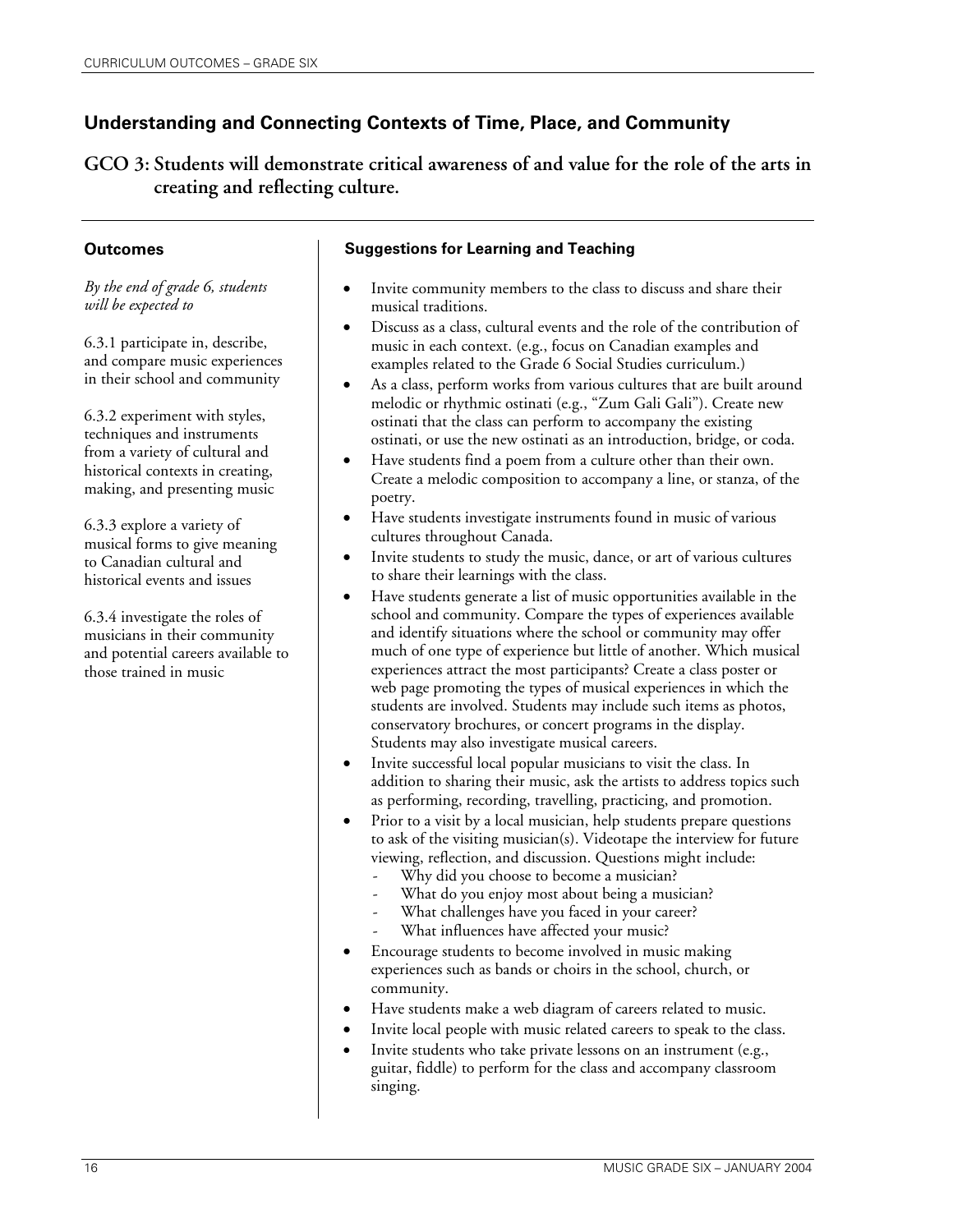**GCO 3: Students will demonstrate critical awareness of and value for the role of the arts in creating and reflecting culture.**

## **Suggestions for Assessment**

- Observe students' contributions and commitment to individual and group experiences.
- After students have attended a local concert, assess the quality of their awareness in answers to the following questions:
	- What styles of music were played in the concert?
	- When was the music written and by whom?
	- Who were the performers?
	- What instruments were used in the performance?
	- Where was the concert held? Was this an appropriate venue?
	- What, if anything, was special about the music?
	- How did the audience respond to the performance?
	- What did you enjoy most/least about the performance?
	- How did the music reflect the culture?

- ECMA
- Multicultural Folk Dance Treasure Chest
- *Oh Canada* Orff Resource, Northwest Publishers
- *Roots and Branches: A Legacy of Multicultural Music for Children* - by Campbell, McCullough-Brabson & Tucker
- Celtic Cultural Ceilidh (NBTA Elementary Council)
- Music Department University of Moncton - Arts Council
- NB Arts Council
- A & E, PBS Series (Legally taped)
- *Marco Polo*, Opera New Brunswick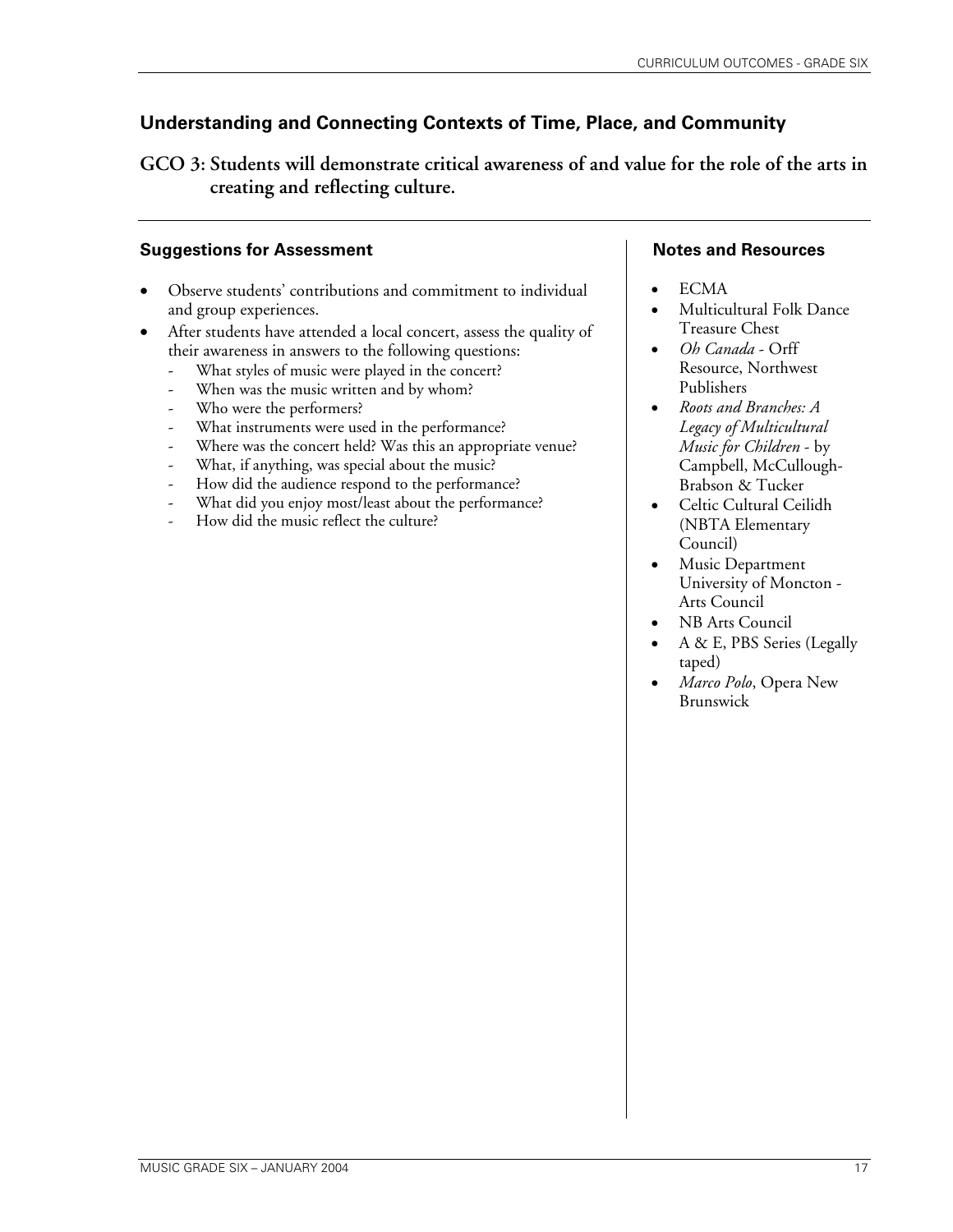**GCO 4: Students will respect the contribution to the arts of individuals and cultural groups in local and global contexts, and value the arts as a record of human experience and expression.** 

## **Outcomes**

*By the end of grade 6, students will be expected to* 

6.4.1 use their knowledge and experience to perform and respect music of diverse cultural groups

6.4.2 explore the role music plays in diverse cultures

6.4.3 demonstrate an understanding of the influence of music, past and present, to express and communicate ideas and feelings

- Build a repertoire of folk songs/pieces from many cultures. Use the elements of music to compare and contrast the distinctive musical styles of various cultures. Where possible, listen to authentic recordings of songs learned in class. On a world map, students can locate the countries where these songs originated.
- Invite guest artists from various cultures to perform and give workshops for students. Ask the artist to explain the purpose and context of the music they share with the class. (e.g., Aboriginal, Acadian, etc.)
- Students find examples of popular musical groups who incorporate instruments of various cultures into their music.
- Have students consider and discuss the role of music in maintaining the identity of cultural groups in Canada, including local cultural groups.
- Have students imagine and discuss what life would be like in Canada if everyone had the same cultural background. Consider the impact on such things as language, music, dance, clothing, art, food, tourism, education, and cultural festivals.
- Work together to bring to school examples of music from a variety of cultures. List performers and listen to recordings of their music. On a map, indicate where the performers and their music originate.
- Form groups and invite each group to investigate the arts in a selected country, focusing on what is distinctive about the country's music, dance, visual arts, drama and/ or literature. Ask each group to give a presentation on their chosen country.
- Invite students to talk about their visits or vacations and any music they may have experienced while there.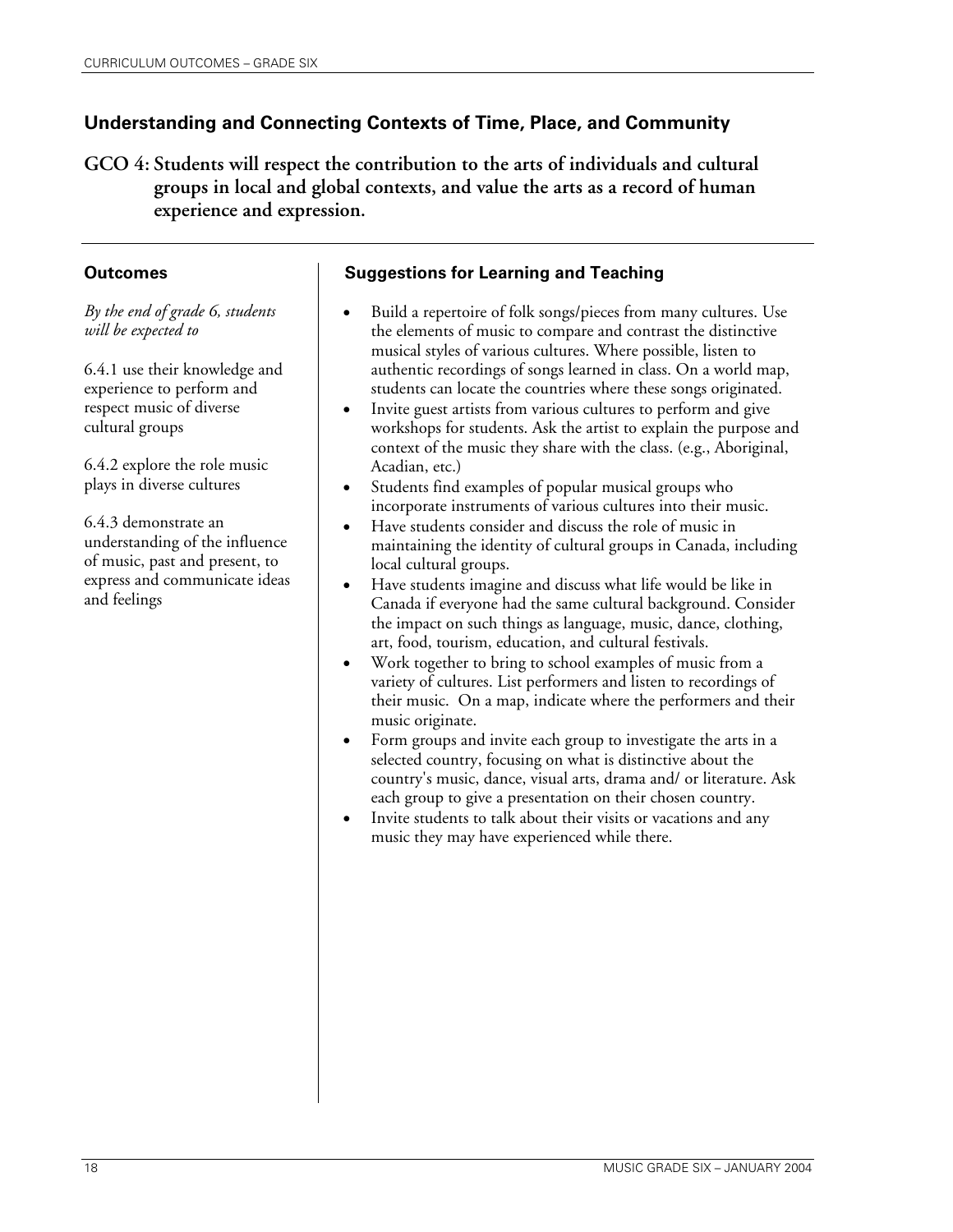**GCO 4: Students will respect the contribution to the arts of individuals and cultural groups in local and global contexts, and value the arts as a record of human experience and expression.** 

## **Suggestions for Assessment**

- Assess students' responses to the text and instruments heard in music of different cultures, using appropriate vocabulary. Have students compare the music to music of their own culture. For example, students might compare the instruments to instruments with which they are familiar, or identify familiar songs having the same theme or topic.
- After visits by guest artists, assess the students' ability to ask informed and pertinent questions that indicate respect for the performers and their culture.
- As a class, listen to recorded examples of music of various cultures. Assess students' answers to the following questions:
	- Are all the elements of music treated equally in each culture's music?
	- Which instruments are the focus? How do they reflect the culture?
	- Which musical elements are de-emphasized? Why?
	- What purpose does the music serve (e.g., entertainment, dance, accompaniment, celebration) and how do cultures differ?

- NB Multicultural Association
- Department of Education Aboriginal Education Consultant
- a repertoire of folk songs from many cultures
- guest artists from various cultures
- *Making Music* and *Making More Music*
- *World Music*, Haddad
- Resources on dance
- Aboriginal Education Consultant, French Second Language Consultant
- "Carnival in the Carribean" *MUSICANADA 6*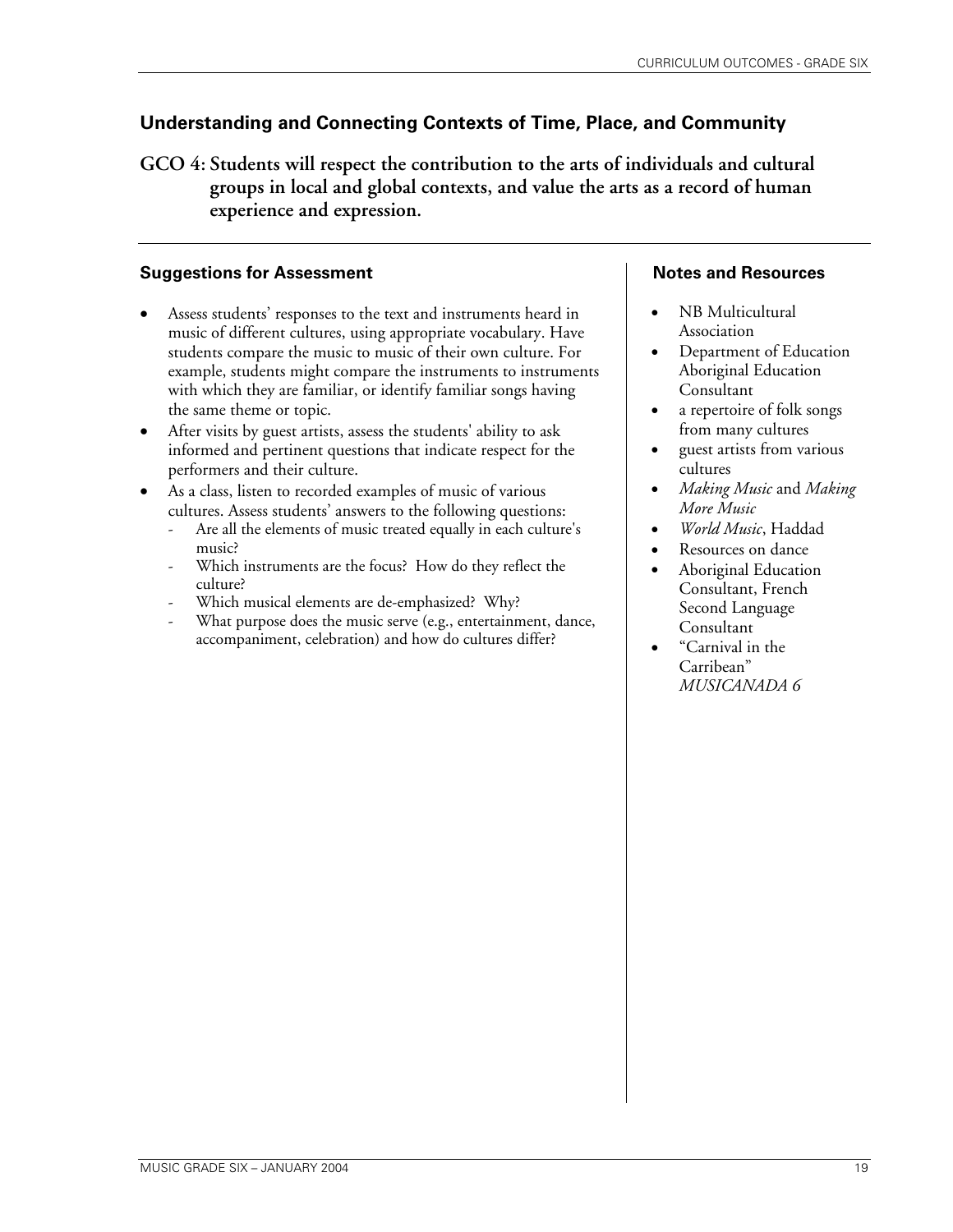**GCO 5: Students will examine the relationship among the arts, societies, and environments.** 

#### **Outcomes**

*By the end of grade 6, students will be expected to* 

6.5.1 examine the role that music plays in popular culture and the media

6.5.2 identify and describe connections between music and other disciplines, including arts disciplines

6.5.3 express and communicate personal feelings through music and written and spoken language

- Promote a style of music through a presentation.
- Play an unfamiliar composition and have the students create a title for it. Discuss the created titles and their reasons for this choice.
- After students have listened to a short excerpt of a program work such as *Grand Canyon Suite* by Ferde Grofé have them write and narrate a short story to accompany the work as it plays. Longer sections can be divided among several storytellers. Have the authors describe how the music influenced their story line.
- Read a short, dramatic story and have students discuss how and why a composer might illustrate the characters, scenes, and actions of the story through music.
- In small groups, have students select a topic of current interest (e.g., a topic being studied in another curricular area) and create a two-minute literary representation (e.g., poem, short story, haiku) of this topic. Students might then choose musical elements such as sound sources, melody, and accompaniment to reflect their literary creations. They may choose to create a melody for the entire text, a soundscape, or other musical representation. Have students notate their work in traditional or invented notation.
- Have students collect and compare a range of advertising jingles. Ask them to analyse the use of the elements of expression in each example. Have students work in small groups to create an advertising jingle promoting a local or national event.
- Ask students to identify several examples of music from television programs. Have them work in groups to identify similarities and differences and to categorize the examples according to the type of television program (e.g., drama, sitcom, news broadcast). Groups then report their findings to the class. Ask the class to draw conclusions about the styles of music chosen for certain types of programs.
- In a group, have students tell a story through sound, using available technologies (e.g., classroom instruments, student-made instruments, electronic devices, body sounds, chant, environmental sounds). They may choose to include narration and movement, or may use sounds exclusively.
- Combine music, art, drama and dance to create a class group music video.
- Discuss the relationship between math and music, particularly in the area of fractions, as well as science and music in the area of sound.
- Brainstorm similarities between music and drama such as use of language, form, storytelling, and characterization. Make connections between music and other arts disciplines as well.
- In groups, choreograph a short piece of music to present to the class.
- With the class, brainstorm lists of words used to describe feelings as opposites (e.g., happy/depressed, bored/excited, hopeful/hopeless, joyous/angry). Also, brainstorm lists of words to describe the character of the music (e.g., delicate/rough, brilliant/dull, moving/still, energetic/relaxed). Display the lists so that students can use them as resources.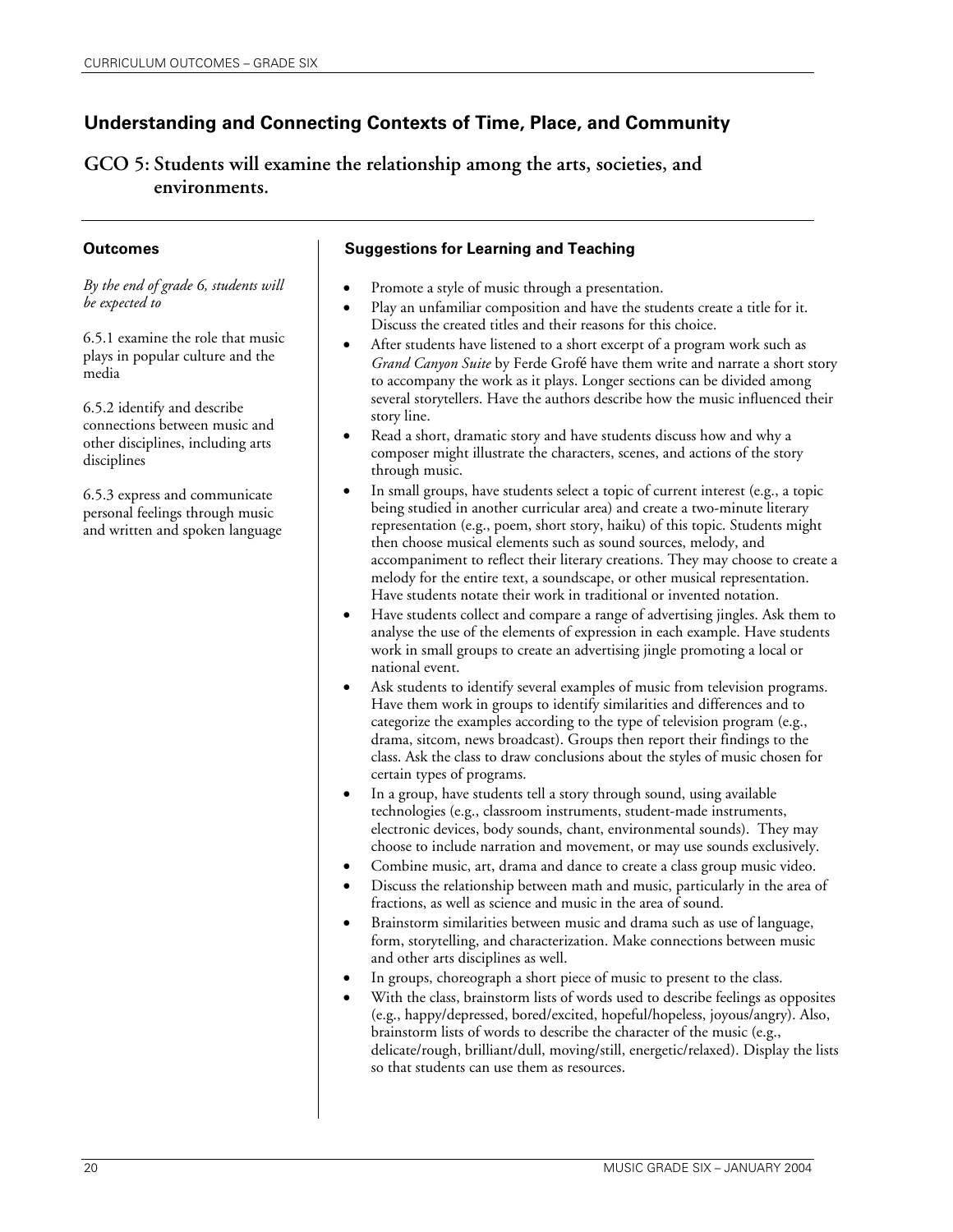**GCO 5: Students will examine the relationship among the arts, societies, and environments.** 

#### **Suggestions for Assessment**

- Provide opportunities for the students to write a reflection after a seasonal concert. They might include something they learned in preparing to perform for the public, their feelings about performing for a large group, and comments on the audience's response to the performance.
- After the students have created musical representation of their literary work, the teacher and the class might review their compositions with an evaluation checklist, looking for evidence of
	- originality
	- variety in timbre, pitch, rhythm, and phrasing
	- effective use of dynamics
	- accurate use of standard notation (e.g., bar lines, key signature, note placement) or logical use of invented notation
	- form (e.g., unity, repetition)
	- contrast to create interest
	- a relationship between the music and literary work
	- ability to perform the composition
- As students create their advertising jingles, work with them to develop assessment criteria. To focus their attention on key features or criteria, ask questions such as the following:
	- Choose two jingles that are particularly appealing to you. What features of the music grab your attention?
	- Would a jingle that is appealing for one product work equally well for another? Why or why not?
	- List some things a musician or producer needs to consider when selecting or creating music for advertising. Which of these things seem most important to you?
	- How will you know that you've done a successful job of creating your jingle?
	- Create a class choreography for 2 contrasting pieces. (Example: *Peer Gynt Suite* - In The Hall of the Mountain King and Morning)
- As students analyse music from television programs, ask them to examine the purpose of the music and its effect on the listener. Select a specific piece of music and ask questions such as:
	- What feelings does this music create in you?
	- Does this music remind you of specific memories, ideas or images?
	- What is the purpose of the music chosen for this television show?
	- What does the producer want you to think, feel, or do when you hear this music?
	- Is this typical of the music that you would find in similar programs?
	- Do you feel that this is an effective choice of music for this television program? Why or why not?
- After students complete their sound stories, ask them to explain how sound sources were applied in the story (e.g., stick tapped on floor used to represent walking).

- *MUSICANADA 6*
- *MUSICANADA 6: Encore Listening and Appreciation*
- *Music and You*, Grade Six
- Bowmar's *Adventures in Music Listening*
- music from television programs
- recorded or videotaped advertising jingles
- *Song of the Logger* Peter Emberly
- *Un Canadien Errant*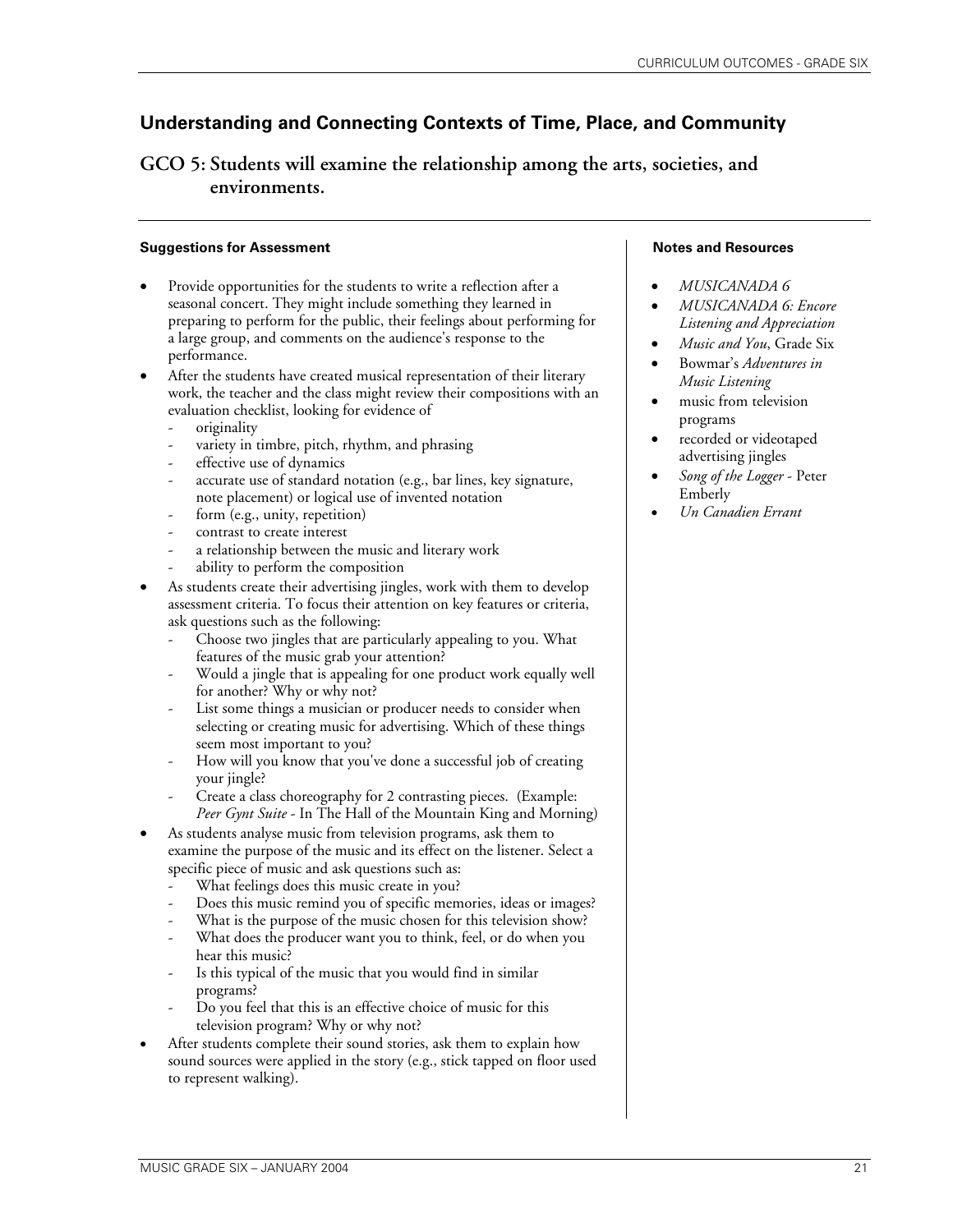**GCO 6: Students will apply critical thinking and problem-solving strategies to reflect on and respond to their own and others' expressive works.**

#### **Outcomes**

*By the end of grade 6, students will be expected to* 

6.6.1 identify problems related to creating and performing music and explore possible solutions

6.6.2 analyse and make decisions about various interpretations of a work

6.6.3 identify form and design in classroom repertoire and in their own compositions

6.6.4 compare subjective and objective responses to music, and examine the relationship between them

6.6.5 express and communicate personal feelings through music and written and spoken language

- Examine and discuss a musical score by a composer who incorporates visual images into his notational scores (e.g. Murray Schafer). Have students create an iconographic listening map for their own compositions. This map could include symbolic, pictorial, or traditional representations of form, dynamics, and tempo.
- Have students consider different performances of the same work, discriminating between the two using appropriate musical terminology. Consider using an original version of a pop song and a cover version of the same piece in addition to performances of a classical work under the direction of different conductors.
- Have students listen to and compare various musical styles, discovering how the elements of music are used differently in each. (e.g., march, polka, rap, lullaby)
- Participate in music festivals, concerts, or workshops, where students are given the opportunity to hear other choirs and ensembles. Discuss the performances of other groups and identify two things that could be learned from each group. Students reflect upon the feelings they experienced before, during, and after their own performance.
- Have students create and analyse compositions they have composed in terms of form, tonality, texture, and other applicable musical elements. Students could find examples from classroom repertoire with the same form as their own compositions.
- Have students identify simple structural patterns in music that they sing, play, or hear (e.g., the pattern AABA in a simple four phrase folk song).
- Together, conduct a survey on emotions and music to see whether or not there is consensus on the feelings suggested by a selection of four contrasting works. Have the students design a checklist of four–six descriptive words for each work. Tally, graph, and discuss the results of the survey.
- Add a record of students' best works, critiques of performances, works in progress, list of repertoire, self/group assessments and responses to music to student portfolios.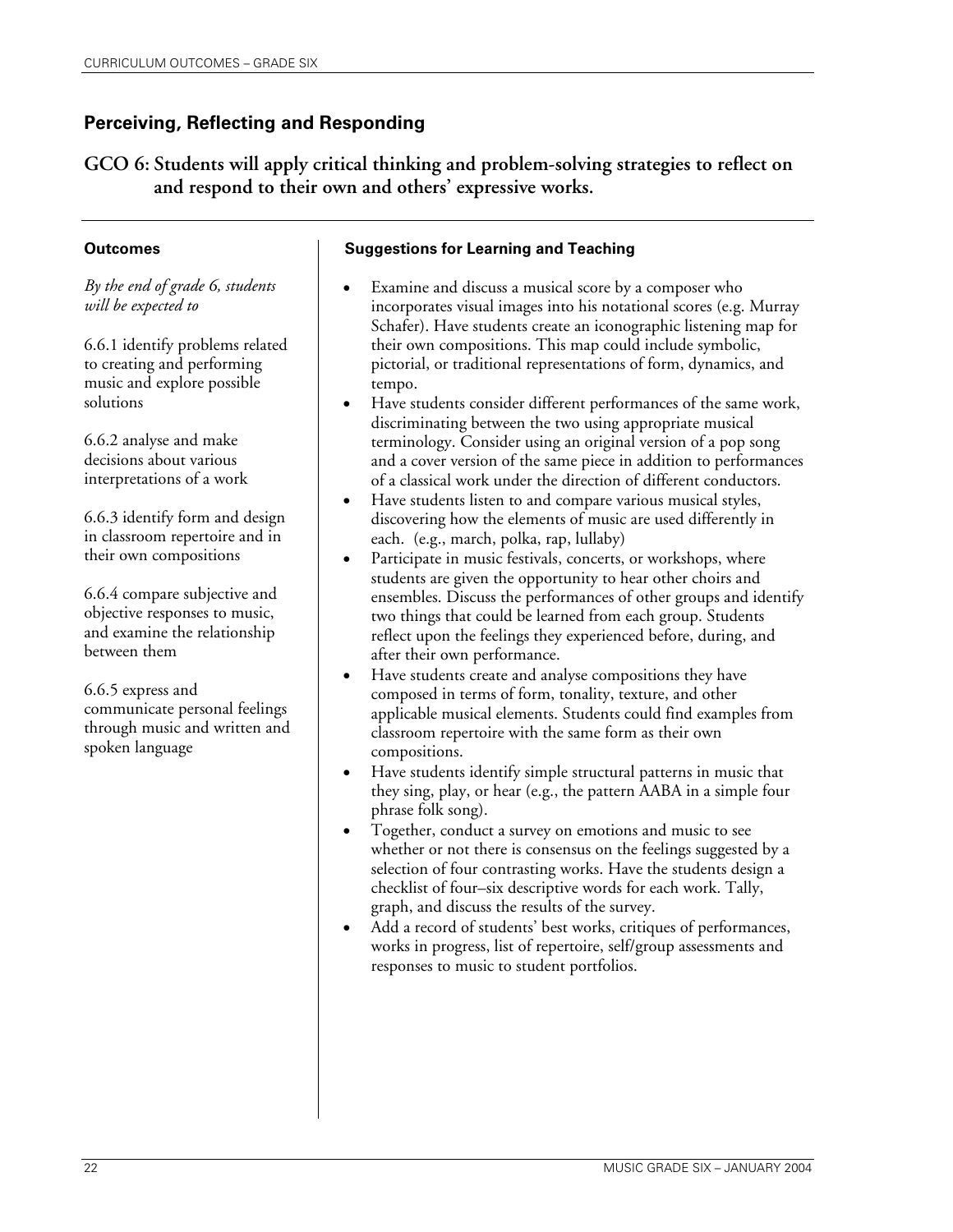**GCO 6: Students will apply critical thinking and problem-solving strategies to reflect on and respond to their own and others' expressive works.**

## **Suggestions for Assessment**

- After deciding upon performance criteria, have students present their creative work for peer assessment. Students could explain their musical choices and receive feedback from the class. Consider the following:
	- Does the music reflect the intent of the composer?
	- Were the thoughts, experiences, and feelings conveyed through the music?
	- Was the student able to perform his/her composition fluently?
- Have the students perform a two- or three-part round in a small group. Evaluate breath control, diction, tone quality, and the ability to hold a part independently.
- Note students' use of appropriate musical terminology to demonstrate understanding of the music.
- Have students keep a portfolio containing a record of their best work, critiques of performances, works in progress, list of repertoire, self/group assessments, responses to music.
- When students are adjudicators, always have them work according to an agreed upon rubric.
- Have students sing and make musical decisions about classroom repertoire. Students can
	- establish the mood of the song based on the music and text
	- decide upon phrasing and mark breathing points
	- choose an appropriate tempo
	- choose dynamics and articulation to enhance the mood and meaning of the song
	- make stylistic decisions based on the genre and cultural background of the song (e.g., blues versus Celtic folk style)

- two and three part rounds
- Web sites of contemporary artists
- *MUSICANADA 6* and MUSICANADA *6 Encore*
- *Lifeline for Children's Choir Directors*, Ashworth-Bartle
- "Bist du bei mir", Schubert
- *Amazing Grace* (archival and Contemporary performances of the same song)
- Hillsborough Choir
- Marshview Minstrels
- Young Acadian Singers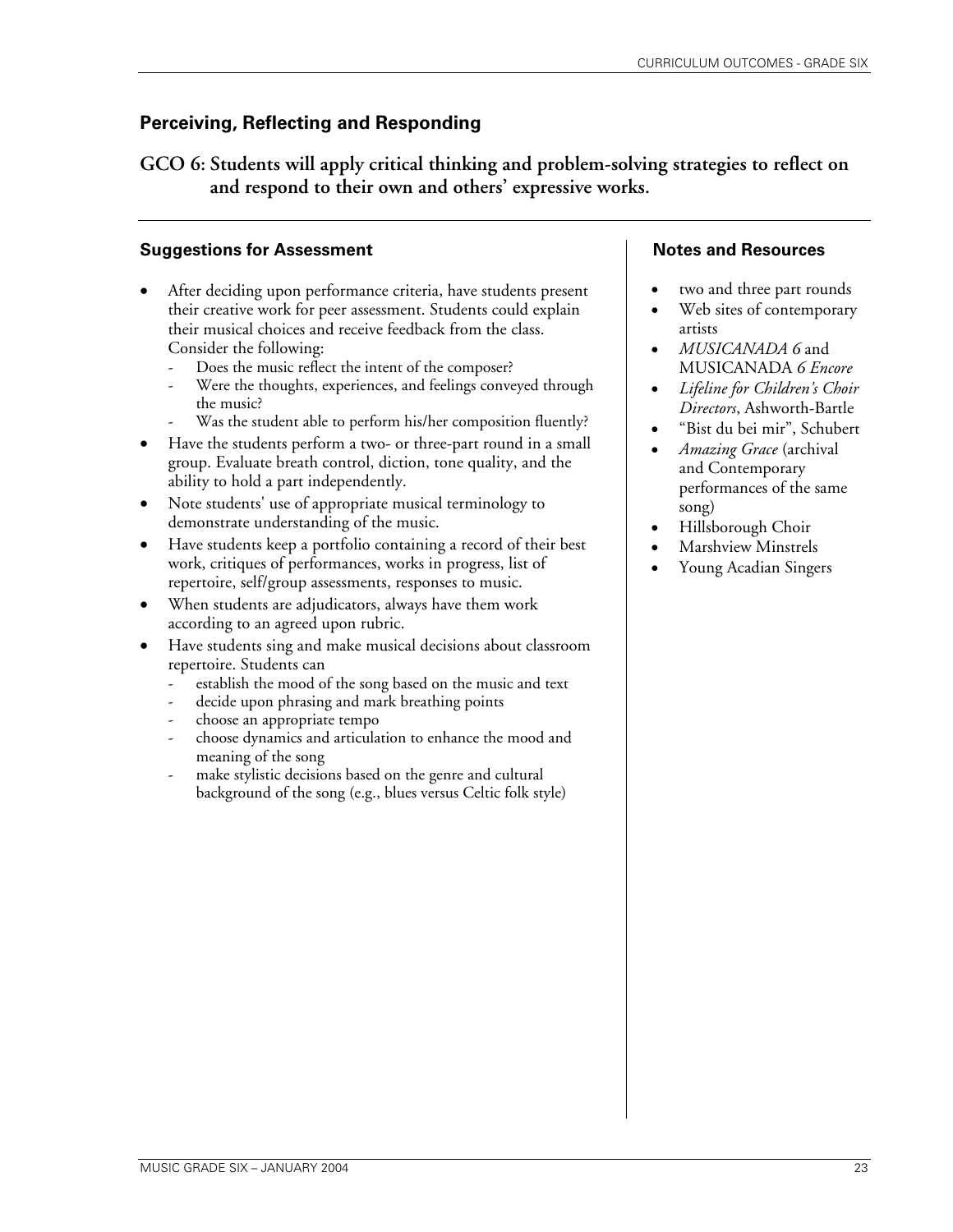**GCO 7: Students will understand the role of technologies in creating and responding to expressive works.** 

## **Outcomes**

*By the end of grade 6, students will be expected to* 

6.7.1 recognize by sight and sound and categorize by family, orchestral, band, and keyboard instruments of various cultures

6.7.2 select from a variety of technologies to create and present music, using sound qualities for expressive effect

6.7.3 understand that changing technologies have produced new opportunities for expressive effect

6.7.4 demonstrate an awareness of ways in which technologies can be used to record and produce music (e.g., print, CDs, records, tapes, texts)

- Have students explore a variety of technologies in recording accompanied original works.
- Have students present original group and individual compositions that use a variety of technologies for other classes and/or parents.
- Have students explore, describe and use sounds that are found in music, speech, and the environment. Have students categorize the sounds they hear and become aware of their distinctive properties. This may include orchestral, band, keyboard and instruments of various cultures.
- Have students experiment with sound modification. Initially this may be as simple as adjusting the volume, dampening a ringing object such as a triangle, or using a pick rather than a finger to pluck a guitar string. Have students bring a sound source to class and demonstrate at least two ways that they can modify the sound produced by that sound source. If resources are available, students may explore digital sound effects and sound processing techniques. If possible, invite a representative from a local music store to demonstrate these products.
- Discuss the acoustics of a variety of spaces. Experiment with playing the same sound in different places and the ways that the sound is reinforced, absorbed, or reflected. Examine pieces that have been created for particular spaces because of their unique acoustic properties. For example, explore music intended for outdoors or church.
- Have students visit teacher-approved websites that allow the user to manipulate sounds, or websites related to composition and report their findings to the class.
- Have students compare available software programs designed to create and record music. Compare ease of editing and recording, notational possibilities, and available sound sources. One context for this activity is to have students record their own musical presentations.
- Have students listen to a wide variety of music from various countries that include different instruments (both acoustic and electronic).
- Have students create a piece of music using more traditional types of instruments. Have them rearrange this for other technologies and compare the effect of both performances.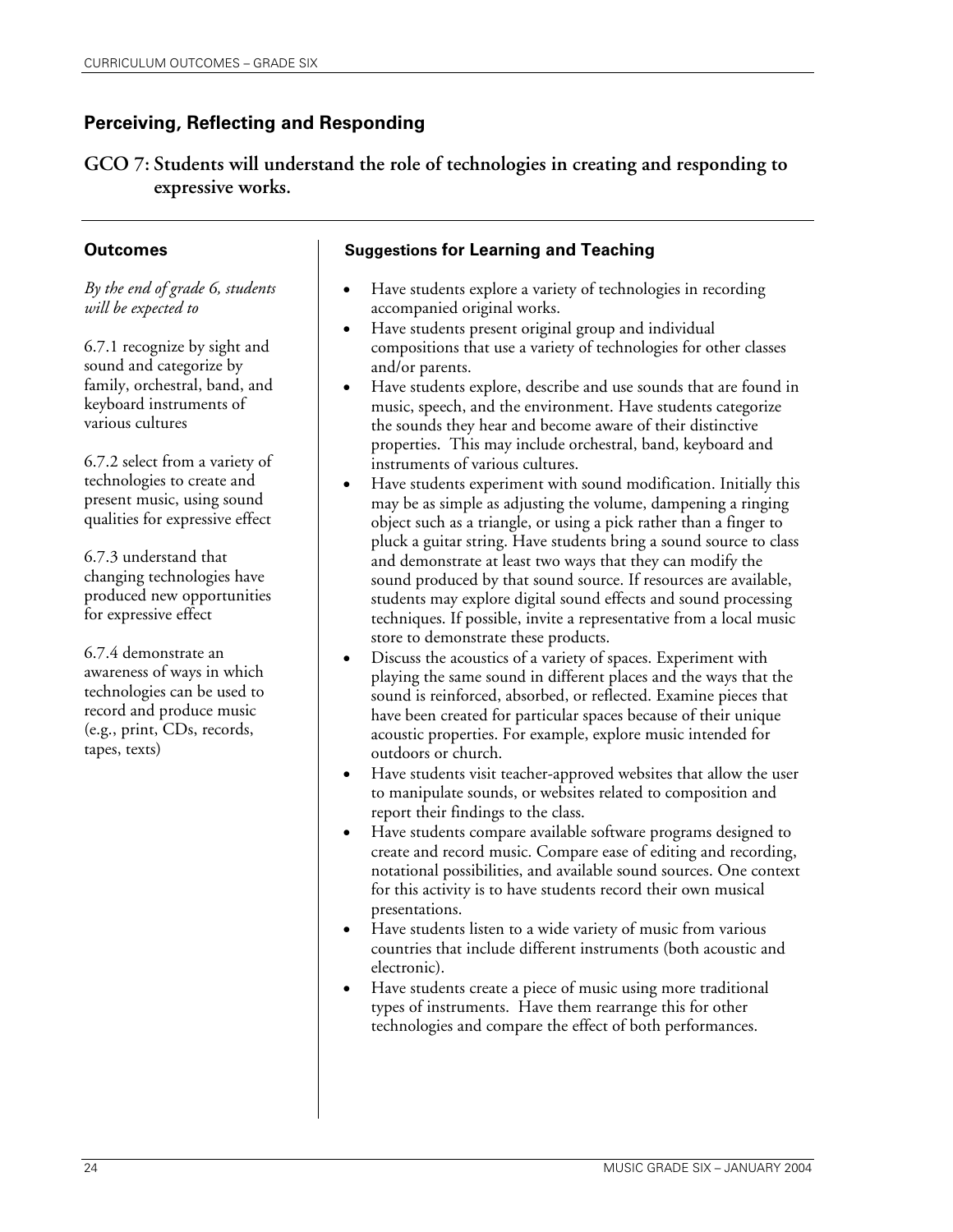**GCO 7: Students will understand the role of technologies in creating and responding to expressive works.** 

## **Suggestions for Assessment**

- Using an agreed-upon rubric, the students and/or teacher can assess presentations of original compositions. Discuss the assessments in full class discussion.
- During discussions of evolving compositions, look for evidence that students
	- take pride in their work
	- extend their thinking about music and talk about their compositions with increased elaboration
	- can comment constructively on their own and the work of others
	- show interest in, and respect for, the work of their peers
- Have students experiment with the acoustics of different places and the ways in which acoustics may be changed. For example, a student could play a drum in an empty closet and then play the same drum again in a closet full of clothing. Students could play the same sound in different rooms of the school and determine which one has the best acoustics. Students should consider the effect of such things as high ceilings, carpet, windows, curtains, and air circulation systems. Have students record the results of their experimentation and report their findings to the class.
- Assess the quantity and accuracy of a glossary related to sound production, processing and recording developed by the students.
- Use a variety of listening and viewing games and activities for instrument/family identification.

- *Music Ace 2*
- *Canada's Story in Song*, Edith Fowke, Alan Mills, and Richard Johnston
- Orff orchestrations
- Software such as *Music Ace 2*, *Band in a Box*
- Web sites
- Search engine "Allegro"
- *MUSICANADA 6 Encore* Popcorn – Kingsley
- *Canada is...Music 7/8* (Teacher Edition out of print)
- Young Person's Guide to the Orchestra and similar recordings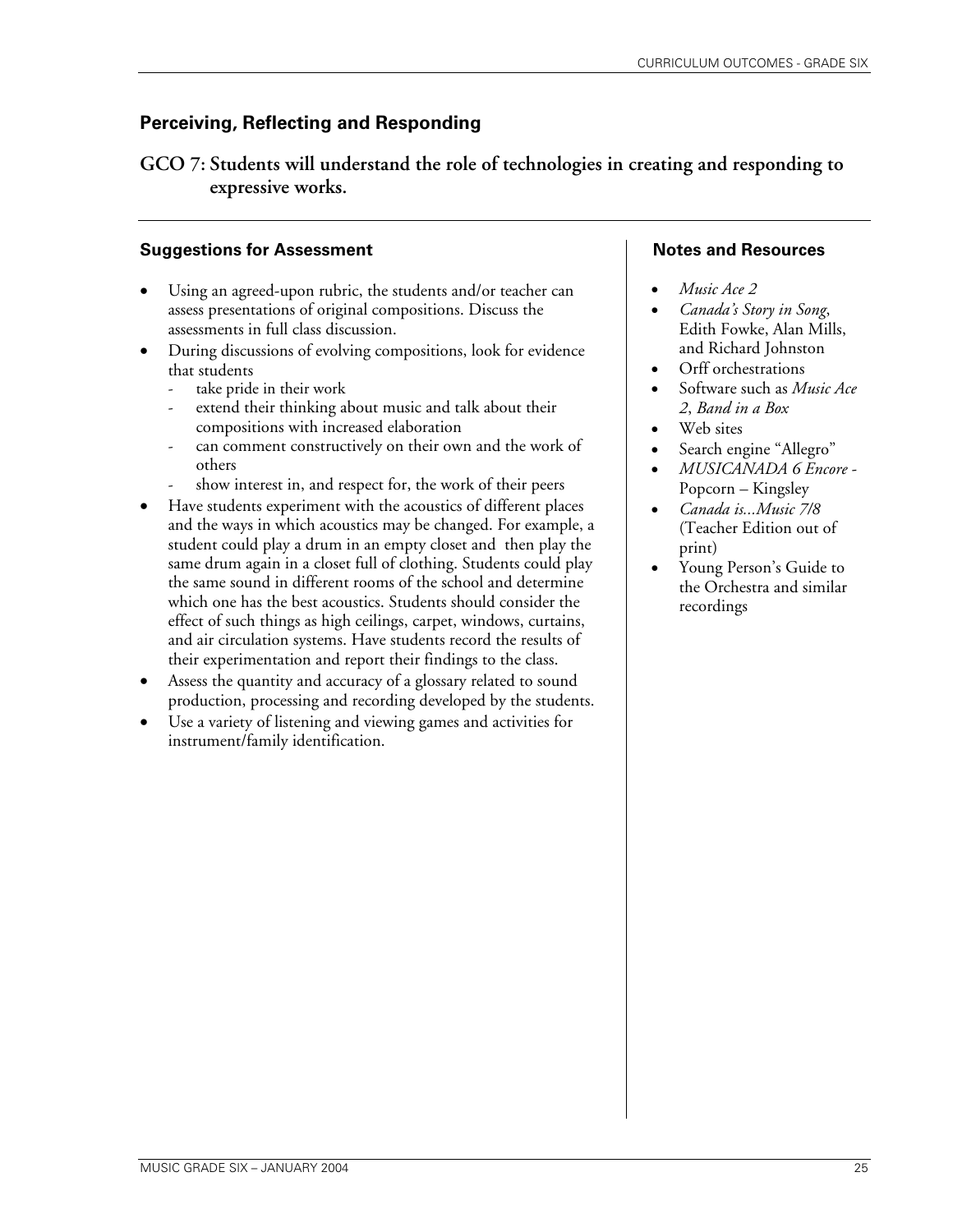**GCO 8: Students will analyse the relationship between artistic intent and the expressive work.** 

## **Outcomes**

*By the end of grade 6, students will be expected to* 

6.8.1 discover the reasons that specific musical works have been created

6.8.2 communicate the source of ideas and reasons for their own musical decisions

6.8.3 compare interpretations of their own and others' music, using appropriate terminology and considering the musical intent

6.8.4 reflect on their music making in light of what was intended through the use of available recording technologies

- Listen to a composition written for a specific purpose (e.g., opening anthem for the Olympics). Decide on the purpose of the music and then discuss the degree to which the music achieved the intended purpose.
- Discuss student compositions in light of what was intended. Give students an opportunity to explain their musical intentions in relation to their compositional choices
- Have students sing familiar songs with changes to a musical element, discussing how the overall effect of the piece is changed. (e.g., dynamics, time signature, key signature, harmony)
- Invite a local composer/performer to the class to discuss and share how he/she makes decisions when composing, performing, or recording.
- Listen to a recording of a piece performed on the instrument for which it was originally written, and then another recording of the same piece as transcribed for and performed on another instrument. Ask students to guess for which instrument they think the composition was originally written, and to choose the instrumentation they prefer, giving reasons.
- The teacher can perform student-created or other melodies on a keyboard equipped with many accompaniment styles. Students can discuss the impact that various styles have on the melody's overall quality.
- Have students listen to several different interpretations of "Oh Canada" or another well-known selection. Have them complete a rubric to describe/compare them in the context of style, instrumentation, vocal timbre, tempo or other elements.
- In groups, have students develop a rubric for use in responding to their own and others' works. As a class, develop one rubric for evaluation purposes.